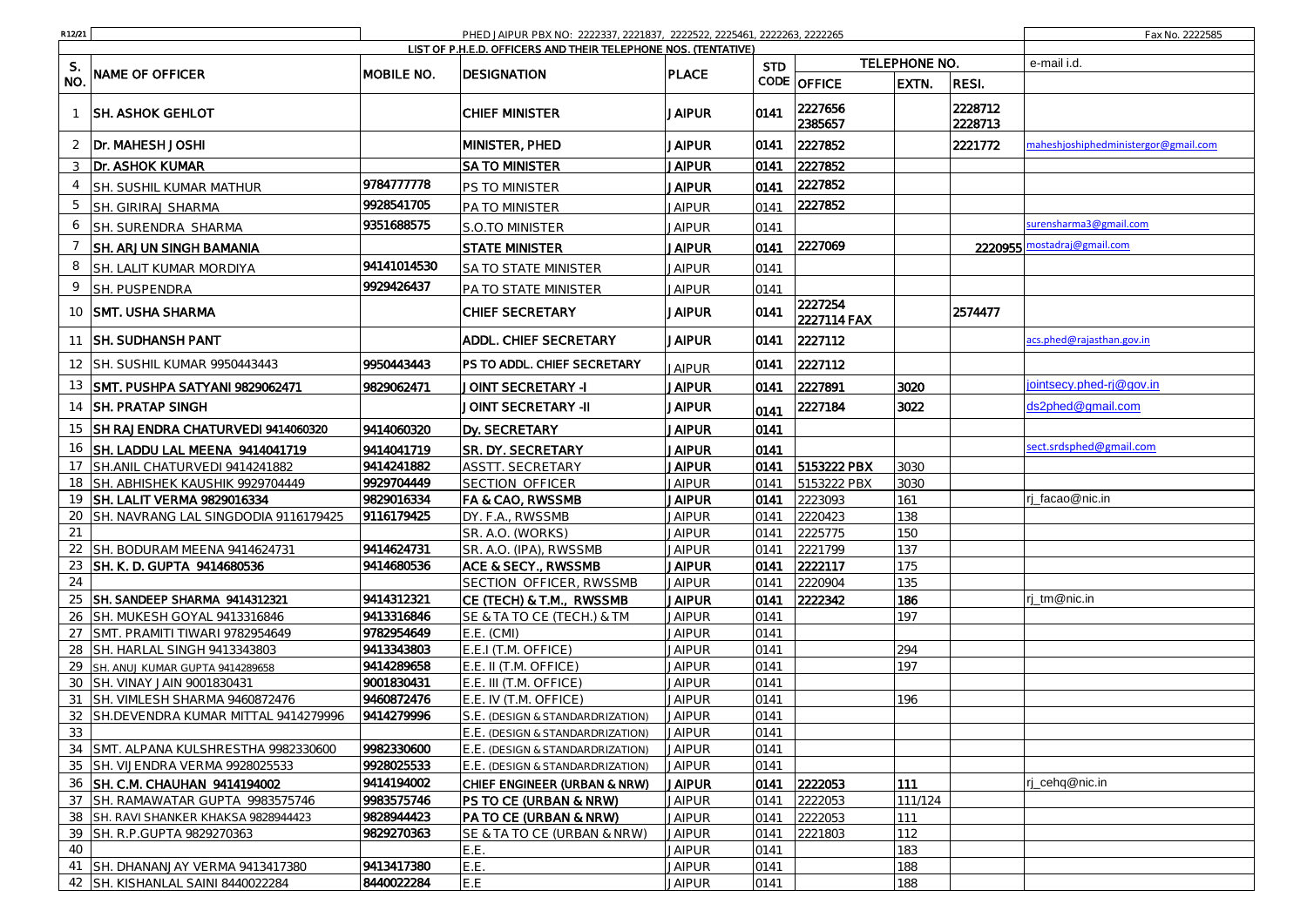| R12/21 |                                              |            | PHED JAIPUR PBX NO: 2222337, 2221837, 2222522, 2225461, 2222263, 2222265 |               |            |             |               |       | Fax No. 2222585                     |
|--------|----------------------------------------------|------------|--------------------------------------------------------------------------|---------------|------------|-------------|---------------|-------|-------------------------------------|
|        |                                              |            | LIST OF P.H.E.D. OFFICERS AND THEIR TELEPHONE NOS. (TENTATIVE)           |               |            |             |               |       |                                     |
| S.     | NAME OF OFFICER                              | MOBILE NO. | DESIGNATION                                                              | PLACE         | <b>STD</b> |             | TELEPHONE NO. |       | e-mail i.d.                         |
| NO.    |                                              |            |                                                                          |               |            | CODE OFFICE | EXTN.         | RESI. |                                     |
| 43     |                                              | 7737503497 | S.E. (PUBLIC GRIEVANCES)                                                 | <b>JAIPUR</b> | 0141       |             | 200           |       |                                     |
| 44     | SMT. SARITA CHOUDHARY 9413838047             | 9413838047 | E.E. (PUBLIC GRIEVANCES)                                                 | <b>JAIPUR</b> | 0141       |             |               |       |                                     |
| 45     |                                              |            | SE (NRW)                                                                 | <b>JAIPUR</b> | 0141       |             | 149           |       |                                     |
| 46     | SH. AMITABH SHARMA 9829618679                | 9829618679 | ADDL. C.E. (URBAN)                                                       | <b>JAIPUR</b> | 0141       |             | 127           |       | aceurban.phed@rajasthan.gov.in      |
| 47     | SH. GOPESH GARG 9413623032                   | 9413623032 | S.E. (URBAN)                                                             | <b>JAIPUR</b> | 0141       |             | 200           |       |                                     |
| 48     | SH. ASHISH DUTTA 9460727162                  | 9460727162 | E.E. (URBAN DESIGN -I)                                                   | <b>JAIPUR</b> | 0141       |             | 183           |       | eeurband1.jai.phed@rajasthan.gov.in |
| 49     | SMT. RICHA MATHURIA 9413901771               | 9413901771 | E.E. (URBAN DESIGN -II)                                                  | <b>JAIPUR</b> | 0141       |             | 183           |       | eeurband2.jai.phed@rajasthan.gov.in |
| 50     | SH. KISHAN LAL SAINI 8440022284              | 8440022284 | E.E. URBAN DESIGN                                                        | <b>JAIPUR</b> | 0141       |             | 185           |       |                                     |
| 51     | SH. NARENDRA SHARMA 9413765729               | 9413765729 | E.E. (MON.)                                                              | <b>JAIPUR</b> | 0141       |             | 188           |       |                                     |
| 52     | SMT. RITU GUPTA 9928381204                   | 9928381204 | E.E. (CMI)                                                               | <b>JAIPUR</b> | 0141       |             | 156           |       |                                     |
| 53     | SH. BALRAM SHARMA 9414093831                 | 9414093831 | S.E. (BUDGET)                                                            | <b>JAIPUR</b> | 0141       |             | 149           |       |                                     |
| 54     | SH. YOGENDRA 9829391325                      | 9829391325 | E.E. (INVESTIGATION CELL)                                                | <b>JAIPUR</b> | 0141       |             |               |       | eeic.jai.phed@rajasthan.gov.in      |
| 55     |                                              | 9460438801 | E.E. (BUDGET)                                                            | <b>JAIPUR</b> | 0141       |             | 328           |       |                                     |
| 56     | SH. RAJEEV YADAV 9414069599                  | 9414069599 | E.E. (BUDGET)                                                            | <b>JAIPUR</b> | 0141       |             | 129           |       |                                     |
| 57     | SMT. KOMAL AAGRI 9414047200                  | 9414047200 | F. A. (HQ.)                                                              | <b>JAIPUR</b> | 0141       | 2222159     | 189           |       |                                     |
| 58     | SH. OMPRAKASH BAIRWA 9414237259              | 9414237259 | C.A.O                                                                    | <b>JAIPUR</b> | 0141       |             |               |       |                                     |
| 59     | SH. MUKESH GOYAL 9414312325                  | 9414312325 | S.E. (M.M.)                                                              | <b>JAIPUR</b> | 0141       | 2222932     | 154           |       | semm.jai.phed@rajasthan.gov.in      |
| 60     | SH. ASHOK KUMAR SHARMA 8058350400            | 8058350400 | $E.E. (M.M.-I)$                                                          | <b>JAIPUR</b> | 0141       |             | 160           |       |                                     |
| 61     | SH. PRAKASH CHAND CHORADIYA 9929791660       | 9929791660 | $E.E. (M.M.-II)$                                                         | <b>JAIPUR</b> | 0141       |             | 160           |       |                                     |
| 62     | SH. KESHAV SRIVASTAVA 9413348351             | 9413348351 | $E.E. (M.M.-III)$                                                        | <b>JAIPUR</b> | 0141       |             | 168           |       |                                     |
| 63     | SH. RAJESH KUMAR SHARMA 9928561682           | 9928561682 | $E.E. (M.M.-IV)$                                                         | <b>JAIPUR</b> | 0141       |             | 162           |       |                                     |
| 64     |                                              |            | SR. A.O. (M.M.)                                                          | <b>JAIPUR</b> | 0141       | 2221304     | 164           |       |                                     |
| 65     | SH. SUNIL SHARMA 9001212903                  | 9001212903 | SR. HYDROGEOLOGIST                                                       | <b>JAIPUR</b> | 0141       |             | 199           |       |                                     |
| 66     | SH. MANMOHAN HARSH 9799390590                | 9799390590 | Dy. DIR. (PUBLIC RELATION)                                               | <b>JAIPUR</b> | 0141       | 2220420     | 125           |       |                                     |
| 67     | COMPUTER ROOM                                |            | HQ. OFFICE                                                               | <b>JAIPUR</b> | 0141       |             | 201           |       |                                     |
| 68     | SH. RAKESH LUHADIA 9414312320                | 9414312320 | CHIEF ENGINEER (ADMN.)                                                   | <b>JAIPUR</b> | 0141       | 2222241     | 181           |       | ceadmn.phed@rajasthan.gov.in        |
| 69     | SH. DEVENDRA KOTHARI 9413348354              | 9413348354 | SE & TA-I TO CE (ADMN)                                                   | <b>JAIPUR</b> | 0141       | 2220317     | 137           |       |                                     |
| 70     | SH. BHUVNENDRA KUMAR VARSHNEY 9413678317     | 9413678317 | EE & TA-II TO CE (ADMN)                                                  | <b>JAIPUR</b> | 0141       |             | 110           |       |                                     |
| 71     | SH. MUKESH KUMAR BANSAL 9414400894           | 9414400894 | SE & TA (NON GAZTT.) CE (ADMN)                                           | <b>JAIPUR</b> | 0141       |             | 115           |       |                                     |
| 72     | SH. RAJESH KUMAR 9414780797                  | 9414780797 | EE & TA-III TO CE (ADMN)                                                 | <b>JAIPUR</b> | 0141       |             | 109           |       |                                     |
| 73     | SH. RAMESH CHAND GUPTA 9414361312            | 9414361312 | E.E. (BULDING MAINTENANCE)                                               | <b>JAIPUR</b> | 0141       |             | 202           |       |                                     |
| 74     | SH. NARESH KUMAR BAIRWA 7727865692           | 7727865692 | E.E. (CMI)                                                               | <b>JAIPUR</b> | 0141       |             |               |       |                                     |
| 75     | SH. VIMAL KHANDELWAL 9414718760              | 9414718760 | E.E. (RTI)                                                               | <b>JAIPUR</b> | 0141       |             | 119           |       |                                     |
| 76     | SH. SUDHIR BANSAL 9314502892                 | 9314502892 | S.E. (VIGILANCE)                                                         | <b>JAIPUR</b> | 0141       |             | 126           |       |                                     |
| 77     | SH. MANOHAR SINGH 9982049000                 | 9982049000 | E.E. (VIGILANCE)                                                         | <b>JAIPUR</b> | 0141       |             |               |       |                                     |
| 78     | SH. VIJAY KUMAR SHARMA 9414780168            | 9414780168 | E.E. (VIGILANCE)                                                         | <b>JAIPUR</b> | 0141       |             |               |       |                                     |
| 79     | SH. ALOK KUMAR GUPTA 9414048340              | 9414048340 | E.E. (VIGILANCE)                                                         | <b>JAIPUR</b> | 0141       |             |               |       |                                     |
| 80     | SH. MADAN MOHAN RAWAT 9414455761             | 9414455761 | S.E. (LITIGATION)                                                        | <b>JAIPUR</b> | 0141       |             |               |       |                                     |
|        | 81 SH. SURESH CHAND SHARMA 9461305426        | 9461305426 | <b>DLR</b>                                                               | <b>JAIPUR</b> | 0141       | 2221867     | 159           |       |                                     |
|        | 82 SH. RAMNIVAS SINGHAL 9414293350           | 9414293350 | E.E. (LITIGATION CELL)                                                   | <b>JAIPUR</b> | 0141       |             | 123           |       | eelc.jai.phed@rajasthan.gov.in      |
| 83     | SH. TAVISH KUMAR JHANGID 9413348655          | 9413348655 | E.E. (LITIGATION CELL)                                                   | <b>JAIPUR</b> | 0141       |             | 123           |       |                                     |
| 84     |                                              |            | E.E. (LITIGATION CELL)                                                   | <b>JAIPUR</b> | 0141       |             | 123           |       |                                     |
|        | 85 SH. SUDHIR BANSAL 9314502892 (Addl. Chrg) | 9314502892 | C.P.O                                                                    | <b>JAIPUR</b> | 0141       |             |               |       |                                     |
| 86     | SH. KSHEMENDRA SHARMA 9414943688             | 9414943688 | E.E. - I (P.O. CELL)                                                     | <b>JAIPUR</b> | 0141       |             |               |       |                                     |
|        | 87 SH. ARUN KUMAR JANGID 9414083960          | 9414083960 | $E.E. - II (P.O. CELL)$                                                  | <b>JAIPUR</b> | 0141       |             |               |       |                                     |
| 88     |                                              |            | SR. P.O.                                                                 | <b>JAIPUR</b> | 0141       |             |               |       |                                     |
|        | 89 SH. DINESH GOYAL 9414041553               | 9414041553 | CHIEF ENGINEER (JJM)                                                     | <b>JAIPUR</b> | 0141       |             |               |       |                                     |
|        | 90 SH. DHARMENDRA KUMAWAT 9214314349         | 9214314349 | $E.E-I(JJM)$                                                             | <b>JAIPUR</b> | 0141       |             |               |       |                                     |
|        |                                              |            |                                                                          |               |            |             |               |       |                                     |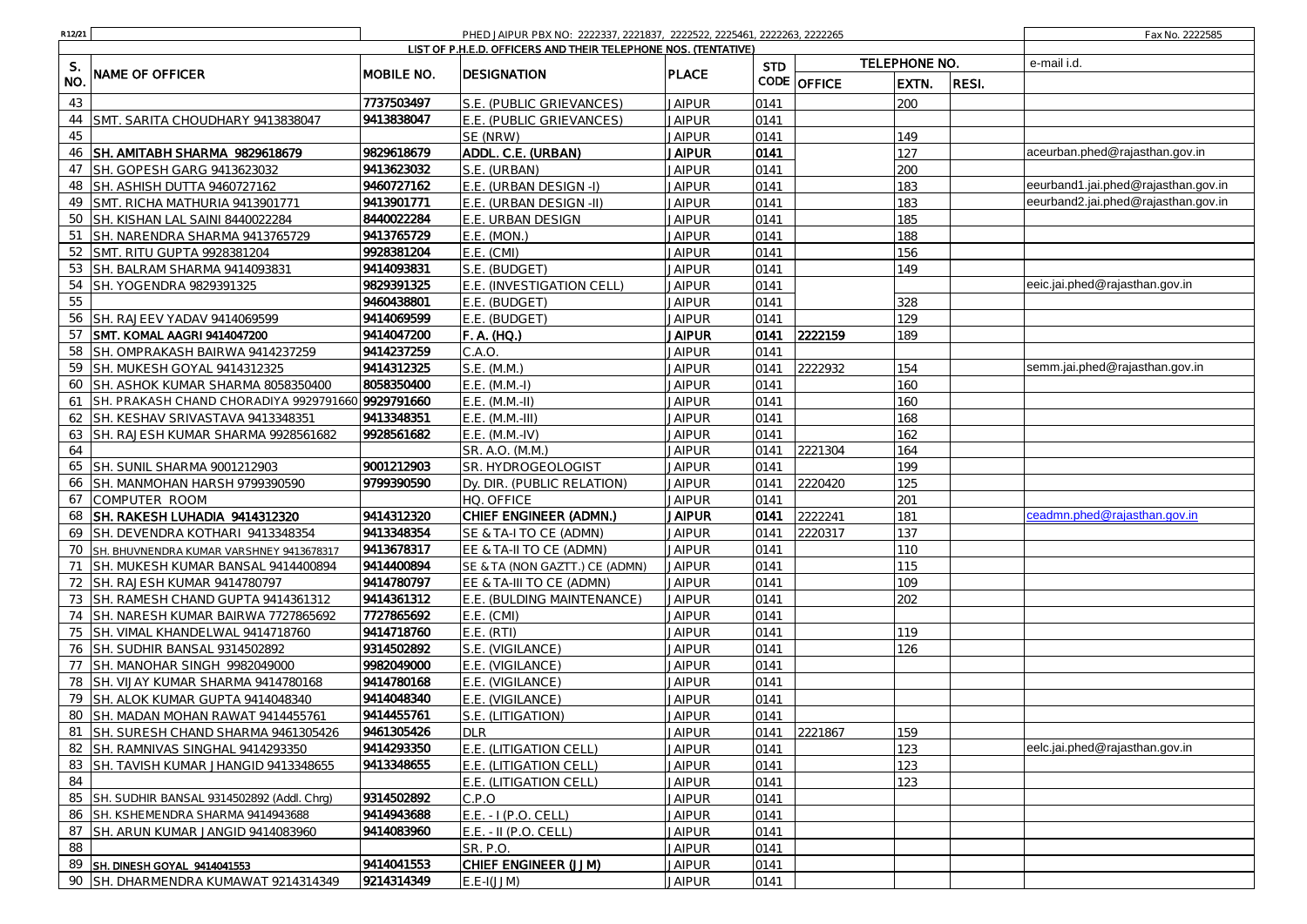| R12/21 |                                             |            | PHED JAIPUR PBX NO: 2222337, 2221837, 2222522, 2225461, 2222263, 2222265 |                  |            |                        |               |         | Fax No. 2222585                    |
|--------|---------------------------------------------|------------|--------------------------------------------------------------------------|------------------|------------|------------------------|---------------|---------|------------------------------------|
|        |                                             |            | LIST OF P.H.E.D. OFFICERS AND THEIR TELEPHONE NOS. (TENTATIVE)           |                  |            |                        |               |         |                                    |
| S.     |                                             |            |                                                                          |                  | <b>STD</b> |                        | TELEPHONE NO. |         | e-mail i.d.                        |
| NO.    | NAME OF OFFICER                             | MOBILE NO. | <b>DESIGNATION</b>                                                       | <b>PLACE</b>     |            | CODE OFFICE            | EXTN.         | RESI.   |                                    |
| 91     | SMT. NILIMA AGARWAL 9636580186              | 9636580186 | E.E. - II (JJM)                                                          | <b>JAIPUR</b>    | 0141       |                        |               |         |                                    |
| 92     | SH. SANJAY SHARMA 9414057708                | 9414057708 | E.E. - III (JJM)                                                         | <b>JAIPUR</b>    | 0141       |                        |               |         |                                    |
| 93     | SH. ARVIND VIJAY 9414922582                 | 9414922582 | E.E. IV (JJM)                                                            | <b>JAIPUR</b>    | 0141       |                        |               |         |                                    |
| 94     | SH. R.C. MISHRA 9983530008                  | 9983530008 | CHIEF ENGINEER (QC)                                                      | JAIPUR           | 0141       |                        |               |         |                                    |
| 95     | SH. RISHI KUMAR SHARMA 9414553558           | 9414553558 | S.E. (QUALITY CONTROL)                                                   | <b>JAIPUR</b>    | 0141       |                        | 165           |         |                                    |
| 96     | SH. MUKESH CHAND GARG 9413239584            | 9413239584 | S.E.-II (QUALITY CONTROL)                                                | <b>JAIPUR</b>    |            |                        |               |         |                                    |
| 97     | SH. SANJEEV SHARMA 9887053379               | 9887053379 | E.E. (QUALITY CONTROL)                                                   | <b>JAIPUR</b>    | 0141       |                        |               |         |                                    |
| 98     | SH. SUNIL MANAVTAL 9414775096               | 9414775096 | E.E. (QUALITY CONTROL)                                                   | <b>JAIPUR</b>    | 0141       |                        |               |         |                                    |
| 99     | SH. ARVIND SHARMA 9828665556                | 9828665556 | E.E. (QUALITY CONTROL)                                                   | <b>JAIPUR</b>    | 0141       |                        |               |         |                                    |
|        | 100 SH. RAM KARAN MEENA 9509846859          | 9509846859 | CHIEF ENGINEER (RURAL)                                                   | <b>JAIPUR</b>    | 0141       | 2222183<br>2223197 FAX | 325           |         | raj_ce@nic.in                      |
|        | 101 SH. RAJESH LUHADIA 9829195133           | 9829195133 | SE & TA TO CE (RURAL)                                                    | <b>JAIPUR</b>    | 0141       | 2222238                | 334           |         |                                    |
| 102    | SH. DALIP KUMAR TARANG 9784742968           | 9784742968 | F.F.                                                                     | <b>JAIPUR</b>    | 0141       |                        | 328           |         |                                    |
| 103    | SH. NIRIL KUMAR 9461162557                  | 9461162557 | S.E.(COMMUNICATION, MON. & IT)                                           | <b>JAIPUR</b>    | 0141       |                        |               |         |                                    |
| 104    | SH. SHASHIKANT JAIN 9414297288              | 9414297288 | E.E. (CMI)                                                               | <b>JAIPUR</b>    | 0141       |                        | 328           |         |                                    |
| 105    |                                             |            |                                                                          | <b>JAIPUR</b>    | 0141       |                        |               |         |                                    |
|        | 106 SH. D.R. SOLANKI 9413304509             | 9413304509 | ADDL.C. E. (RURAL)                                                       | <b>JAIPUR</b>    | 0141       | 2222935                | 330           |         | acerural.phed@rajasthan.gov.in     |
| 107    | SH. RAJEEV GURTU 9928340599                 | 9928340599 | S.E. (DIPM)                                                              | <b>JAIPUR</b>    | 0141       | 2224402                | 332           |         |                                    |
| 108    | SH. RAJIV JAIN 9460155686                   | 9460155686 | $E.E. (DIPM-I)$                                                          | <b>JAIPUR</b>    | 0141       |                        | 328           |         | eedipm1.jai.phed@rajasthan.gov.in  |
| 109    | SH. JAYANT KANKHEDIYA 9413806053            | 9413806053 | $E.E.$ (DIPM-II)                                                         | <b>JAIPUR</b>    | 0141       |                        | 336           |         | eedipm2.jai.phed@rajasthan.gov.in  |
|        | 110 SH. RAJENDRA GUPTA 9887147925           | 9887147925 | $E.E.$ (DIPM-III)                                                        | <b>JAIPUR</b>    | 0141       |                        | 344           |         |                                    |
| 111    | SH. RAJESH KUMAR PUROHIT 9413915477         | 9413915477 | S.E. (RURAL DESIGN)                                                      | <b>JAIPUR</b>    | 0141       | 2222467                | 333           |         | serural.jai.phed@rajasthan.gov.in  |
| 112    | SH. SUBASH CHAND VERMA 9414351439           | 9414351439 | E.E. (RURAL DESIGN-I)                                                    | <b>JAIPUR</b>    | 0141       |                        | 345           |         | eerural1.jai.phed@rajasthan.gov.in |
| 113    | SH. SHYOPAL SINGH SHEKHWAT 941395752        | 9413957525 | E.E. (RURAL DESIGN-II)                                                   | <b>JAIPUR</b>    | 0141       |                        | 346           |         | eerural2.jai.phed@rajasthan.gov.in |
| 114    | SH. KAPIL DEV SHARMA 9413487885             | 9413487885 | E.E. (RURAL PLANNING)                                                    | <b>JAIPUR</b>    | 0141       |                        | 341           |         | eeruralp.jai.phed@rajasthan.gov.in |
| 115    | SH. VIKAS MALIK 9414889537                  | 9414889537 | E.E. (MON.)                                                              | <b>JAIPUR</b>    | 0141       |                        |               |         |                                    |
| 116    | SH. VIPIN GUPTA 9460438801                  | 9460438801 | S.E. (NRDWP)                                                             | <b>JAIPUR</b>    | 0141       |                        |               |         |                                    |
|        | 117 ASSEMBLY CELL                           |            | C.E.(RURAL) OFFICE                                                       | <b>JAIPUR</b>    | 0141       | 2222398                | 339           |         |                                    |
| 118    | SH. MOHAN LAL SAINI 9414057769              | 9414057769 | ADDL. C.E. (DRILLING)                                                    | <b>JAIPUR</b>    | 0141       | 2785624                |               |         | acedregion.phed@rajasthan.gov.in   |
|        | 119 SH. BHAG CHAND YADAV 9414864667         | 9414864667 | EE & TA TO ACE                                                           | <b>JAIPUR</b>    | 0141       | 2785624                |               |         |                                    |
| 120    | SH. RAM KARAN MEENA 9414059283 / 9785192636 | 9414059283 | E.E. (DRILLING)                                                          | <b>JAIPUR</b>    | 0141       | 2201216                |               |         | eedril.jai.phed@rajasthan.gov.in   |
|        | 121 SH. GHANSHYAM DAS GUPTA 9828127547      | 9828127547 | E.E. (DRILLING)                                                          | <b>ALWAR</b>     | 0144       | 2701340                |               |         | eedril.alw.phed@rajasthan.gov.in   |
| 122    | SH. SURESH KUMAR GEHLOT 9982631288          | 9982631288 | E.E. (DRILLING)                                                          | <b>JODHPUR</b>   | 0291       | 2651765                |               | 2651766 | eedril.jod.phed@rajasthan.gov.in   |
| 123    | SH. ARUN BAKSHI 9414694092                  | 9414694092 | E.E. (DRILLING)                                                          | <b>UDAIPUR</b>   | 0294       | 2461585                |               | 2483183 | eedril.uda.phed@rajasthan.gov.in   |
| 124    |                                             |            | E.E. (DRILLING)                                                          | PALI             | 02932      | 220989                 |               | 224371  | eedril.pal.phed@rajasthan.gov.in   |
| 125    | SH. RAKESH KUMAR MATHUR 9460730455          | 9460730455 | <b>CHIEF CHEMIST</b>                                                     | <b>JAIPUR</b>    | 0141       | 2706569                |               | 2712356 | cechemist.phed@rajasthan.gov.in    |
| 126    | SMT. SEEMA GUPTA 9461046918                 | 9461046918 | SUPDT. CHEMIST                                                           | <b>JAIPUR</b>    | 0141       | 2709250                |               | 2703125 |                                    |
|        | 127 SH. H.S. DEVENDA 9460875465             | 9460875465 | SUPDT. CHEMIST (HEAVY METALS)                                            | <b>JAIPUR</b>    | 0141       | 2706569                |               |         |                                    |
|        | 128 SH. R.K. MEENA 9413348379               | 9413348379 | SUPDT. CHEMIST (DISTRICT LAB)                                            | <b>JAIPUR</b>    | 0141       | 2709250                |               |         |                                    |
|        | 129 SH.SURENDRA AGRAWAL 9414087237          | 9414087237 | SR. CHEMIST(MOBILE)                                                      | <b>JAIPUR</b>    | 0141       | 2709250                |               |         |                                    |
|        | 130 SH. RAMROOP MEENA 9414551907            | 9414551907 | SR. CHEMIST                                                              | <b>JAIPUR</b>    | 0141       | 2709250                |               |         |                                    |
|        | 131 SH. PADMA RAM BHEEL 9413419597          | 9413419597 | SUPDT. CHEMIST                                                           | <b>JODHPUR</b>   | 0291       | 2651767                |               |         |                                    |
|        | 132 SH. DINESH KUMAR GUPTA 9252993104       | 9252993104 | SR. CHEMIST                                                              | <b>JODHPUR</b>   | 0291       |                        |               |         |                                    |
|        | 133 SMT. SHALA ALAM 9413980312              | 9413980312 | SR. CHEMIST                                                              | KOTA             | 0744       | 2470946                |               |         |                                    |
|        | 134 SH. RAMCHANDRA PANWAR 9414038859        | 9414038859 | SUPDT. CHEMIST                                                           | <b>UDAIPUR</b>   | 0294       | 2419529                |               |         |                                    |
|        | 135 SMT. ARCHANA MATHUR 8107553669          | 8107553669 | SR. CHEMIST                                                              | <b>AJMER</b>     | 0145       | 2602064                |               |         |                                    |
|        | 136 SMT. SUMEDHA SHASTRI 9929675862         | 9929675862 | SR. CHEMIST                                                              | <b>BHARATPUR</b> | 05644      | 221665                 |               |         |                                    |
|        | 137 SH. MANOJ SHARMA 9414591723             | 9414591723 | SR. CHEMIST                                                              | <b>BIKANER</b>   |            | 0151 2226485           |               |         |                                    |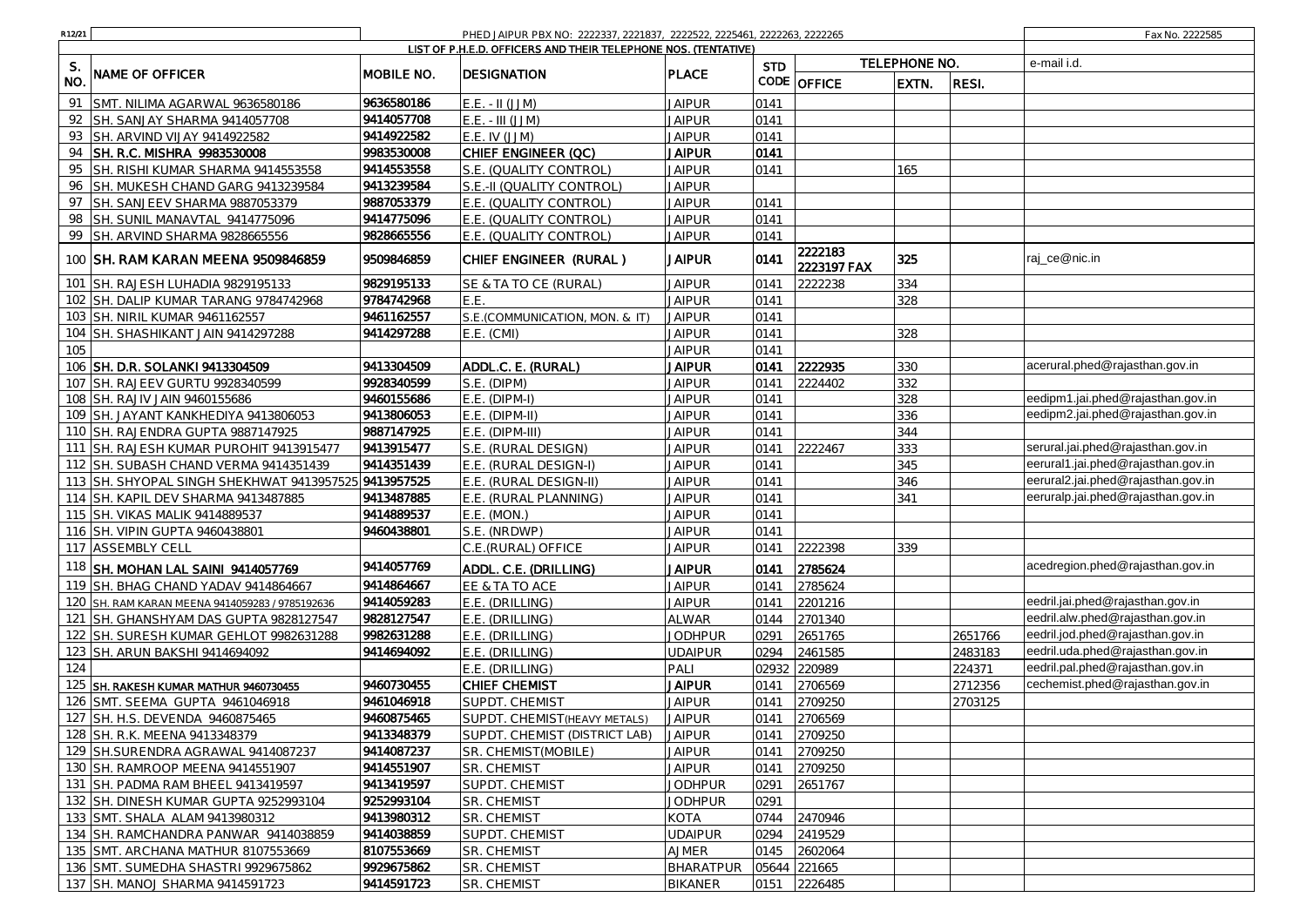| R12/21          |                                                |                   | PHED JAIPUR PBX NO: 2222337, 2221837, 2222522, 2225461, 2222263, 2222265 |                           |                    |         |                        |         | Fax No. 2222585                      |
|-----------------|------------------------------------------------|-------------------|--------------------------------------------------------------------------|---------------------------|--------------------|---------|------------------------|---------|--------------------------------------|
|                 |                                                |                   | LIST OF P.H.E.D. OFFICERS AND THEIR TELEPHONE NOS. (TENTATIVE)           |                           |                    |         |                        |         |                                      |
| S.<br><b>NO</b> | NAME OF OFFICER                                | <b>MOBILE NO.</b> | DESIGNATION                                                              | PLACE                     | <b>STD</b><br>CODE | OFFICE  | TELEPHONE NO.<br>EXTN. | RESI.   | e-mail i.d.                          |
| 138             |                                                |                   | SR. CHEMIST                                                              | PALI                      | 02932              | 227251  |                        | 2590977 | secircle.pal.phed@rajasthan.gov.in   |
|                 | 139 SH. PRADEEP KUMAR HAJRATI 9414016714       | 9414016714        | SR. CHEMIST                                                              | <b>UDAIPUR</b>            | 0294               | 2419529 |                        |         |                                      |
|                 | 140 SH. DILIP KUMAR GAUR 9413377161            | 9413377161        | CHIEF ENGINEER (SP)                                                      | <b>JAIPUR</b>             | 0141               | 2220553 | 311                    |         | rj_cesp@nic.in                       |
|                 | 141 SH. BHAGWAN SAHAI MEENA 9414553126         | 9414553126        | ADDL. C.E. (SP)                                                          | <b>JAIPUR</b>             | 0141               | 2222086 | 301                    |         |                                      |
|                 | 142 SH. VIKAS GUPTA 9829336004                 | 9829336004        | SE & TA TO CE (SP)                                                       | <b>JAIPUR</b>             | 0141               |         | 341                    |         |                                      |
|                 | 143 SH. RAJESH GUPTA 8949557707                | 8949557707        | E.E.                                                                     | <b>JAIPUR</b>             | 0141               |         |                        |         |                                      |
| 144             |                                                |                   | E.E.                                                                     | <b>JAIPUR</b>             | 0141               |         |                        |         |                                      |
|                 | 145 SH. B. S. SAINI 9414324205                 | 9414324205        | E.E. (CMI)                                                               | <b>JAIPUR</b>             | 0141               |         |                        |         |                                      |
|                 | 146 SH. SATISH JAIN 9829019996                 | 9252099654        | S.E. (DIPM)                                                              | <b>JAIPUR</b>             | 0141               |         |                        |         | sedipm.jai.phed@rajasthan.gov.in     |
| 147             |                                                | 9829540333        | E.E. (DIPM)                                                              | <b>JAIPUR</b>             | 0141               |         |                        |         |                                      |
|                 | 148 SH. GIRISH KUMAR JAIN 7976605861           | 7976605861        | E.E. (DIPM)                                                              | <b>JAIPUR</b>             | 0141               |         |                        |         |                                      |
|                 | 149 SH. DEEPAK SAYAL 9950953260                | 9950953260        | E.E. (DIPM)                                                              | <b>JAIPUR</b>             | 0141               |         |                        |         |                                      |
|                 | 150 SMT. NISHI AGNIHOTARI 9414041215           | 9414041215        | E.E. EXTERNAL ADD PROJ.DN.I                                              | <b>JAIPUR</b>             | 0141               |         |                        |         |                                      |
|                 | 151 SH. BHAGWAN SAHAI SINGHAL 9413901739       | 9413901739        | E.E. EXTERNAL ADD PROJ.DN.II                                             | <b>JAIPUR</b>             | 0141               |         |                        |         |                                      |
|                 | 152 SMT. NANDINI GUPTA 9829540333              | 9829540333        | E.E. EXTERNAL ADD PROJ.DN.III                                            | <b>JAIPUR</b>             | 0141               |         | 305                    |         |                                      |
| 153             |                                                | 9414041553        | ADDL.C.E. PROJECT REGION                                                 | <b>JAIPUR</b>             | 0141               | 2224049 | 327                    |         | acepregion.phed@rajasthan.gov.in     |
| 154             |                                                | 9414209825        | EE & TA TO ACE                                                           | <b>JAIPUR</b>             | 0141               | 2224049 |                        |         |                                      |
|                 | 155 SH. RAJESH KUMAR GOYAL 9414038978          | 9414038978        | S.E. PROJECT CR. TONK                                                    | <b>JAIPUR</b>             | 0141               | 2220581 | 312                    | 2710782 | seproj.ton.phed@rajasthan.gov.in     |
| 156             |                                                |                   | EE & TA TO SE                                                            | <b>JAIPUR</b>             | 0141               |         |                        |         |                                      |
| 157             |                                                |                   | E.E. PROJECT DN.II SURAJPURA                                             | <b>JAIPUR</b>             | 0141               |         |                        |         | eepsur.ton.phed@rajasthan.gov.in     |
|                 | 158 SH. MANOJ JAIN 9929015375                  | 9929015375        | E.E. PROJECT DN. SOHELA (TONK)                                           | TONK                      | 01432              |         |                        |         | eepsoyla.ton.phed@rajasthan.gov.in   |
|                 | 159 SH. HANUMAN MEENA 9414442599               | 9414442599        | E.E. PROJECT DN.                                                         | UNIYARA                   |                    |         |                        |         | eepuni.ton.phed@rajasthan.gov.in     |
|                 | 160 SH. BHARAT LAL MEENA 9414846513            | 9414846513        | S.E. PROJECT CR. JAIPUR                                                  | <b>JAIPUR</b>             | 0141               |         |                        |         | seproj.jai.phed@rajasthan.gov.in     |
|                 | 161 SH. PREM RAJ SAINI 9414333861              | 9414333861        | EE & TA TO SE                                                            | <b>JAIPUR</b>             | 0141               |         |                        |         |                                      |
|                 | 162 SH. TRILOK CHAND CHATURVEDI 9829615388     | 9829615388        | E.E. PROJECT DN.                                                         | NIWAI                     |                    |         |                        |         | eepniw.ton.phed@rajasthan.gov.in     |
| 163             |                                                | 9414057137        | E.E. PROJECT DN                                                          | SAMBHAR                   |                    |         |                        |         | eepsam.jai.phed@rajasthan.gov.in     |
|                 | 164 SH. NARENDRA PRASAD GUPTA 9414792802       | 9414792802        | E.E. PROJECT DN                                                          | PHAGI                     |                    |         |                        |         | eepphagi.jai.phed@rajasthan.gov.in   |
|                 | 165 SH. RAMDAS MEENA 8696616668                | 8696616668        | E.E. PROJECT DN.                                                         | <b>BASSI</b>              | 01429              |         |                        |         | eepbassi.jai.phed@rajasthan.gov.in   |
|                 | 166 SH. HEMANT KUMAR 9414340940                | 9414340940        | ADDL. C.E. (PROJECT)                                                     | <b>BHARATPUR</b>          | 05644              |         |                        |         |                                      |
|                 | 167 SH. SUBASH CHAND 9414376447                | 9414376447        | EE & TA TO ACE                                                           | <b>BHARATPUR</b>          | 05644              |         |                        |         |                                      |
|                 | 168 SH. HARI KRISHAN AGARWAL 9982687390        | 9982687390        | S.E. PROJECT CR.                                                         | <b>BHARATPUR</b>          | 05644              |         |                        |         | sepcircle.bha.phed@rajasthan.gov.in  |
|                 | 169 SH. MUKESH CHANDRA 9414208221              | 9414208221        | EE & TA TO SE                                                            | BHARATPUR                 | 05644              |         |                        |         |                                      |
| 170             |                                                |                   | E.E. PROJECT DN.-I                                                       | <b>BHARATPUR</b>          | 05644              | 232423  |                        |         | eeproj1.bha.phed@rajasthan.gov.in    |
|                 | 171 SH. RAMNIWAS YADAV 9414545917              | 9414545917        | E.E. PROJECT DN.-II                                                      | BHARATPUR                 | 05644              |         |                        |         | eeproj2.bha.phed@rajasthan.gov.in    |
| 172             | SH. RAJKIRAN YADAV 7877383912                  | 7877383912        | E.E.<br><b>PROJECT DN</b>                                                | DHOLPUR                   | 05642              | 223308  |                        |         | eeproj.dho.phed@rajasthan.gov.in     |
| 173             |                                                |                   | E.E. PROJECT DN.                                                         | <b>DEEG</b>               | 05641              |         |                        |         | eeprojdeeg.bha.phed@rajasthan.gov.in |
|                 | 174 SH. ANIL KACHHAWA 8112278081               | 8112278081        | S.E. PROJECT CR.                                                         | S.MADHOPUR                | 07462              | 224921  |                        |         | seproj.saw.phed@rajasthan.gov.in     |
| 175             |                                                | 9414208221        | EE & TA TO SE                                                            | S.MADHOPUR                | 07462              | 224921  |                        |         |                                      |
|                 | 176   SH. MAHAVEER PRASAD VERMA 9414297069     | 9414297069        | E.E. PROJECT DN.-I                                                       | S.MADHOPUR 07462   224921 |                    |         |                        | 212219  | eeproj1.saw.phed@rajasthan.gov.in    |
|                 | 177 SH. VINEET KHANDUJA 9950253785             | 9950253785        | E.E. PROJECT DN.                                                         | MANDRAIL                  |                    |         |                        |         | eepman.kar.phed@rajasthan.gov.in     |
|                 | 178 SH. ASHA RAM MEENA 9413380388              | 9413380388        | E.E. PROJECT DN.                                                         | KARAULI                   | 07464              | 220033  |                        |         | eeproj.kar.phed@rajasthan.gov.in     |
|                 | 179 SH. PARITOSH GUPTA 9772354777 (Addl. Chrg) | 9772354777        | ADDL. C.E. (PROJECT)                                                     | <b>AJMER</b>              | 0145               | 2640265 |                        | 2620284 | acepajm.phed@rajasthan.gov.in        |
|                 | 180 SH. BHARAT SINGH 9314145343                | 9314145343        | EE & TA TO ACE                                                           | <b>AJMER</b>              | 0145               | 2640265 |                        |         |                                      |
|                 | 181 SH. BHAWANI S. SEKHAWAT 9414413159         | 9414413159        | S.E. PROJECT CR.                                                         | <b>AJMER</b>              | 0145               | 2627342 |                        | 2628488 | sepajm.phed@rajasthan.gov.in         |
|                 | 182 SH. PRAHLAD PAREEK 9414554427              | 9414554427        | EE & TA TO SE                                                            | AJMER                     | 0145               | 2627342 |                        |         |                                      |
|                 | 183 SH. MANISH KUMAR JANUTIA 9887193296        | 9887193296        | E.E. PROJECT DN.                                                         | <b>AJMER</b>              | 0145               | 2620404 |                        | 2666117 | eep.ajm.phed@rajasthan.gov.in        |
|                 | 184 SH. MURARI LAL UCHENIYA 9462047503         | 9462047503        | E.E. PROJECT DN                                                          | ALAWAJ                    |                    |         |                        |         | eep.jaw.ajm.phed@rajasthan.gov.in    |
|                 | 185 SH. PARITOSH GUPTA 9772354777              | 9772354777        | S.E. PROJECT CR.-1                                                       | <b>BHILWARA</b>           | 01482              |         |                        | 2611444 | sepcircle1.bhi.phed@rajasthan.gov.in |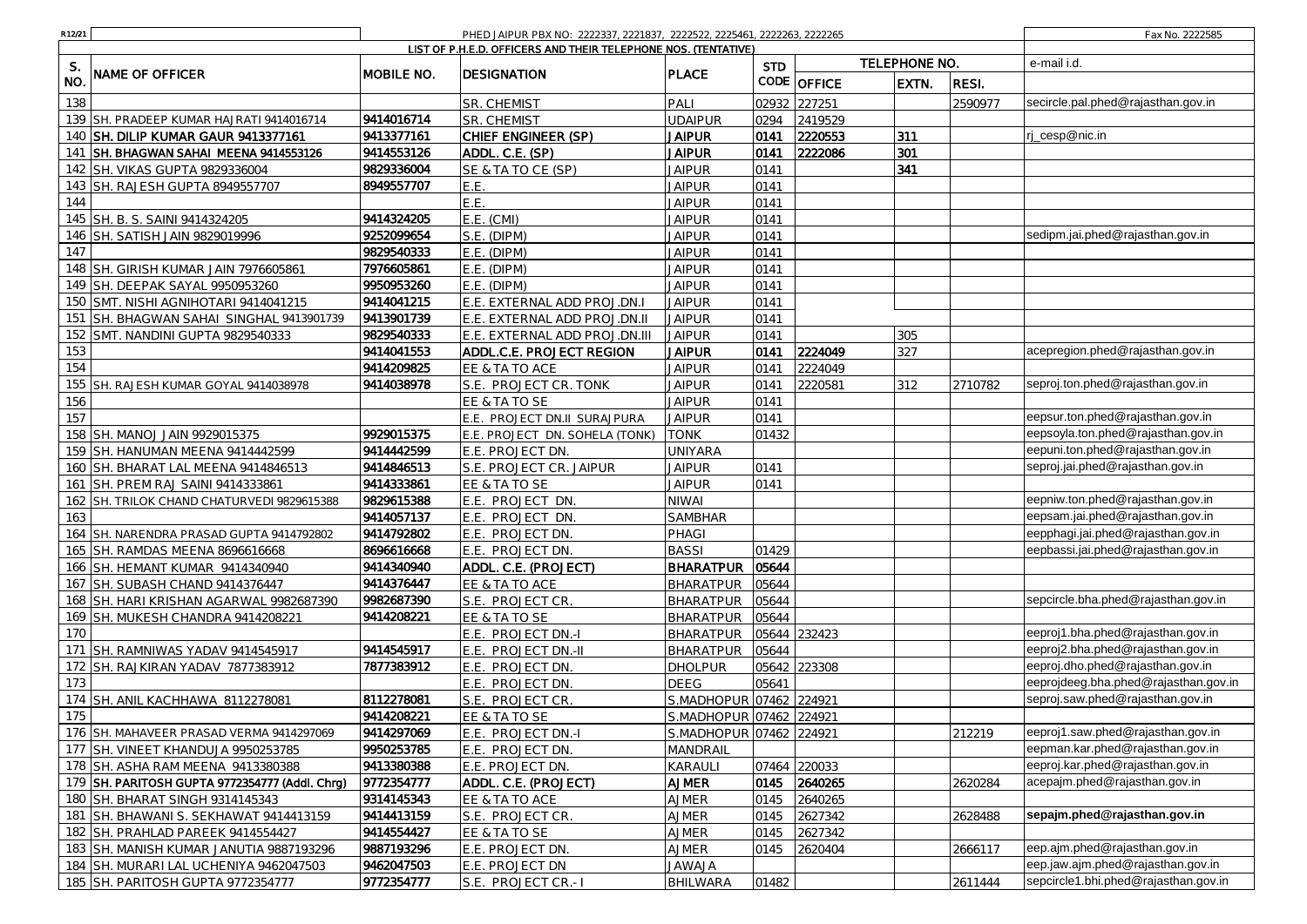| R12/21<br>PHED JAIPUR PBX NO: 2222337, 2221837, 2222522, 2225461, 2222263, 2222265 |                                        |            |                                                                |                   |            |                           |               |         | Fax No. 2222585                      |
|------------------------------------------------------------------------------------|----------------------------------------|------------|----------------------------------------------------------------|-------------------|------------|---------------------------|---------------|---------|--------------------------------------|
|                                                                                    |                                        |            | LIST OF P.H.E.D. OFFICERS AND THEIR TELEPHONE NOS. (TENTATIVE) |                   |            |                           |               |         |                                      |
| S.                                                                                 | NAME OF OFFICER                        | MOBILE NO. | <b>DESIGNATION</b>                                             | <b>PLACE</b>      | <b>STD</b> |                           | TELEPHONE NO. |         | e-mail i.d.                          |
| NO.                                                                                |                                        |            |                                                                |                   |            | CODE OFFICE               | EXTN.         | RESI.   |                                      |
| 186                                                                                | SH. MUKESH KUMAR MEENA 9166669955      | 9414917416 | EE & TA TO SE                                                  | <b>BHILWARA</b>   | 01482      |                           |               |         |                                      |
|                                                                                    | 187 SH. SHOBHAGAY RAJ SINGH 9414111558 | 9414111558 | E.E. PROJECT DN.-I                                             | <b>BHILWARA</b>   | 01482      |                           |               |         | eeproj2.bhi.phed@rajasthan.gov.in    |
| 188                                                                                | SH. KARNI PRATAP 9829199039            | 9829199039 | E.E. PROJECT DN                                                | <b>RAWATBATA</b>  |            |                           |               |         | eepraw.bhi.phed@rajasthan.gov.in     |
| 189                                                                                | SH. BHAGWAN SAHAI NAKLAK 9414677758    | 9414677758 | E.E. PROJECT DN.                                               | MANDALGARH        |            |                           |               |         | eepman.bhi.phed@rajasthan.gov.in     |
|                                                                                    | 190 SH. OM PRAKASH AJMERA 9413358573   | 9413358573 | E.E. PROJECT DN                                                | <b>JHAJPUR</b>    |            |                           |               |         | eepjah.bhi.phed@rajasthan.gov.in     |
| 191                                                                                | SH. KISHAN KHOILWAL 9414917416         | 9414377742 | E.E. PROJECT DN                                                | SHAHPURA          | 01484      |                           |               |         | eepsah.bhi.phed@rajasthan.gov.in     |
| 192                                                                                | SH. KRISHNA KUMAR AGARWAL 9001084153   | 9799296488 | S.E. PROJECT CR.- II                                           | <b>BHILWARA</b>   | 01482      |                           |               |         | sepcircle2.bhi.phed@rajasthan.gov.in |
| 193                                                                                |                                        | 9414556369 | EE & TA TO SE                                                  | <b>BHILWARA</b>   | 01482      |                           |               |         |                                      |
| 194                                                                                | SH. VINOD KUMAR GARG 9413355944        | 9413355944 | E.E. PROJECT DN.                                               | <b>ASIND</b>      |            |                           |               |         | eepasi.bhi.phed@rajasthan.gov.in     |
| 195                                                                                | SH. RAMRAI SOMANI 9414126602           | 9414126602 | E.E. PROJECT DN                                                | GANGAPUR          |            |                           |               |         | eepgan.bhi.phed@rajasthan.gov.in     |
| 196                                                                                |                                        | 9413355944 | E.E. PROJECT DN.-II                                            | <b>BHILWARA</b>   | 01482      |                           |               |         | eeproj2.bhi.phed@rajasthan.gov.in    |
|                                                                                    | 197 SH. SIDHARTH TAK 9413342109        | 9413342109 | E.E. PROJECT DN. GULABPURA                                     | GULABPURA         |            |                           |               |         | eepgul.bhi.phed@rajasthan.gov.in     |
| 198                                                                                |                                        | 9001084153 | EE PROJECT DN. RAIPUR (BHILWARA RAIPUR                         |                   |            |                           |               |         | eeprai.bhi.phed@rajasthan.gov.in     |
|                                                                                    | 199 SH. SOHAN LAL SALVI 9414353649     | 9414353649 | ADDL. C.E. (PROJECT)                                           | <b>UDAIPUR</b>    | 0294       | 2467343 / FAX 2461907     |               |         | ACEPUDAI.PHED@RAJASTHAN.GOV.IN       |
| 200                                                                                | SH. K.C. MEENA 9414441297              | 9414441297 | S.E. PROJECT CR. BANSWARA                                      | <b>UDAIPUR</b>    | 0294       | 2467343 / FAX 2461907     |               | 2483010 | seproj.ban.phed@rajasthan.gov.in     |
| 201                                                                                |                                        |            | EE & TA TO SE                                                  | <b>UDAIPUR</b>    | 0294       |                           |               |         |                                      |
| 202                                                                                | SMT. NAVNEETA MATHUR 9414167522        | 9414167522 | E.E. (MON.)                                                    | <b>UDAIPUR</b>    | 0294       | 2467343                   |               |         |                                      |
| 203                                                                                | SH. LOKESH SAINI 7300298601            | 7300298601 | E.E. PROJECT DN.-I                                             | <b>BANSWARA</b>   | 02962      |                           |               |         | eeproj1.ban.phed@rajasthan.gov.in    |
| 204                                                                                | SH. ASHOK KUMAR SINGHAL 9414362257     | 9414362257 | E.E. PROJECT DN.-II                                            | <b>BANSWARA</b>   | 02962      |                           |               |         | eeproj2.ban.phed@rajasthan.gov.in    |
| 205                                                                                |                                        | 9414423953 | E.E. PROJECT DN                                                | CHITTORGARH 01472 |            |                           |               |         | eeproj.chi.phed@rajasthan.gov.in     |
| 206                                                                                | SH. RAMPAL JEENGAR 9414736797          | 9414736797 | E.E. PROJECT DN.-I                                             | <b>UDAIPUR</b>    | 0294       |                           |               |         | eeproj1.uda.phed@rajasthan.gov.in    |
| 207                                                                                | SH. PRADEEP KOTHARI 9413315422         | 9413315422 | E.E. PROJECT DN.-II                                            | <b>UDAIPUR</b>    | 0294       |                           |               |         | eeproj2.uda.phed@rajasthan.gov.in    |
| 208                                                                                | SH. PREM PRAKASH MEENA 9414340591      | 9414340591 | E.E. PROJECT DN.                                               | PRATAPGARH 01478  |            |                           |               |         | eeproj.pra.phed@rajasthan.gov.in     |
| 209                                                                                | SH. DINESH GOYAL 9414041553            | 9414041553 | CE PMU RRWS&FMP PMC NAGAUR                                     | <b>NAGAUR</b>     | 01582      |                           |               |         | cepmcnagaur@gmail.com                |
| 210                                                                                | SH. UDAIBHANU MAHESHWARI 9414729914    | 9414729914 | S.E. PMU NAGAUR                                                | NAGAUR            | 01582      |                           |               |         | secircle.nag.phed@rajasthan.gov.in   |
| 211                                                                                | SH. GOKUL DAS SWAMI 9610196859         | 9610196859 | E.E. (CMI) PMU NAGAUR                                          | NAGAUR            | 01582      |                           |               |         |                                      |
| 212                                                                                | SH. CHOTUSINGH JHURIA 9460542724       | 9460542724 | E.E. PMU NAGAUR                                                | NAGAUR            | 01582      |                           |               |         |                                      |
| 213                                                                                |                                        |            | E.E. PMU NAGAUR                                                | <b>NAGAUR</b>     | 01582      |                           |               |         |                                      |
| 214                                                                                | SH. USMAAN GANI KHAN 9828942143        | 9828942143 | E.E. PMU NAGAUR                                                | NAGAUR            | 01582      |                           |               |         |                                      |
| 215                                                                                | SH. HARISH KUMAR GUDESHER 9828170490   | 9828170490 | E.E. PMU NAGAUR                                                | <b>NAGAUR</b>     | 01582      |                           |               |         |                                      |
| 216                                                                                |                                        |            | E.E. PMU NAGAUR                                                | <b>NAGAUR</b>     | 01582      |                           |               |         |                                      |
|                                                                                    | 217 SH. K.C. MEENA 9587172233          | 9587172233 | S.E. PIU-I                                                     | <b>NAGAUR</b>     | 01582      |                           |               |         | sepiu.nag.phed@rajasthan.gov.in      |
| 218                                                                                | SH. VISHNU KHATRI 7976315556           | 7976315556 | E.E. PMC DN                                                    | NOKHA DAIYA       |            |                           |               |         | eepnok.nag.phed@rajasthan.gov.in     |
| 219                                                                                | SH. JITENDRA SINGH GIL 8947925577      | 8947925577 | E.E. PMC DN                                                    | <b>DESHNOK</b>    |            |                           |               |         | eepmcdes.bik.phed@rajasthan.gov.in   |
| 220                                                                                | SH. J. K. CHARAN 9414426189            | 9414426189 | E.E. PROJECT DN.-I                                             | JAYAL             |            |                           |               |         | eeproj1.nag.phed@rajasthan.gov.in    |
| 221                                                                                | SH. RAJU RAM SAHRAN 9664046231         | 9664046231 | E.E. PROJECT DN.-II                                            | <b>JAYAL</b>      |            |                           |               |         | eeproj2.nag.phed@rajasthan.gov.in    |
| 222                                                                                | SH. M.P. SONI 9414759394               | 9414759394 | S.E. PIU-II                                                    | DEEDWANA          | 01580      |                           |               |         |                                      |
|                                                                                    | 223 SH. DINESH CHAND GUPTA 9414459795  | 9414459795 | E.E. PMC DN.                                                   | <b>MAKRANA</b>    | 01588      |                           |               |         | eepmc.nag.phed@rajasthan.gov.in      |
|                                                                                    | 224 SH. SATISH KUMAR ARORA             | 9414426189 | E.E. PMC DN.DEEDWANA                                           | SHRIBALAJI        |            |                           |               |         | eepdee.nag.phed@rajasthan.gov.in     |
|                                                                                    | 225 SH. BHAGWAN SAHAI JAJOO 9784922657 | 9784922657 | S.E. PROJECT CR.                                               | <b>NAGAUR</b>     |            | 01582 240874 / FAX 240805 |               |         | seproj.nag.phed@rajasthan.gov.in     |
|                                                                                    | 226 SH. SURENDRA MATHUR 9414377742     | 9414377742 | EE & TA TO SE                                                  | <b>NAGAUR</b>     |            | 01582 240874              |               |         |                                      |
| 227                                                                                |                                        | 9414253845 | E.E. PROJECT DN.                                               | <b>NAGAUR</b>     |            | 01582 240874              |               |         | eeproj.nag.phed@rajasthan.gov.in     |
| 228                                                                                |                                        | 9414564953 | E.E. PROJECT DN. MERTA CITY                                    | <b>MERTACITY</b>  |            |                           |               |         | eepmer.nag.phed@rajasthan.gov.in     |
|                                                                                    | 229 SH. ARUN SRIVASTAVA 8875013752.    | 8875013752 | ADDL. C.E. REGION-1                                            | <b>JAIPUR</b>     | 0141       | 2740170                   |               |         | ace1.jpr.phed@rajasthan.gov.in       |
|                                                                                    | 230 SMT. MUKTA MITTAL 9828246815       | 9828246815 | E.E. (MON.)                                                    | <b>JAIPUR</b>     | 0141       | 2740170                   |               |         |                                      |
|                                                                                    | 231 SMT. GUNJAN SHARMA 9829375439      | 9829375439 | E.E. (CMI)                                                     | <b>JAIPUR</b>     | 0141       | 2740170                   |               |         |                                      |
|                                                                                    | 232 SH. S.K. JAIN 9414297697           | 9414297697 | E.E. (NRW CELL)                                                | <b>JAIPUR</b>     | 0141       | 2740170                   |               |         |                                      |
|                                                                                    | 233 SH. ANAND PRAKASH MEENA 9413339746 | 9413339746 | SUPDT. ENGINEER                                                | <b>DAUSA</b>      |            | 01427 224236              |               |         | se.dau.phed@rajasthan.gov.in         |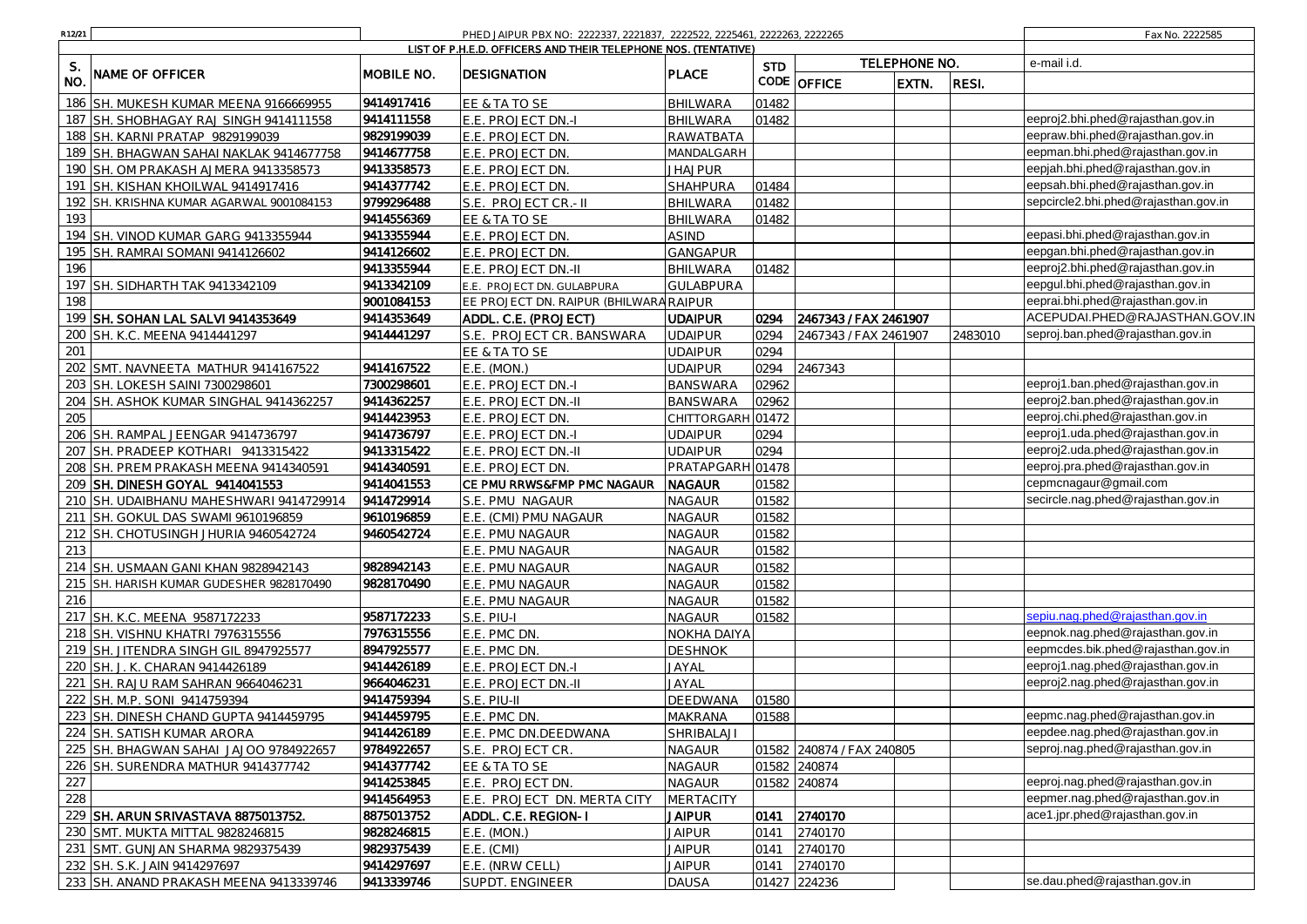| R12/21                                         |            | PHED JAIPUR PBX NO: 2222337, 2221837, 2222522, 2225461, 2222263, 2222265 |                 |            |              |               |         | Fax No. 2222585                      |
|------------------------------------------------|------------|--------------------------------------------------------------------------|-----------------|------------|--------------|---------------|---------|--------------------------------------|
|                                                |            | LIST OF P.H.E.D. OFFICERS AND THEIR TELEPHONE NOS. (TENTATIVE)           |                 |            |              |               |         |                                      |
| S.<br>NAME OF OFFICER                          |            |                                                                          | <b>PLACE</b>    | <b>STD</b> |              | TELEPHONE NO. |         | e-mail i.d.                          |
| <b>NO</b>                                      | MOBILE NO. | <b>DESIGNATION</b>                                                       |                 |            | CODE OFFICE  | EXTN.         | RESI.   |                                      |
| 234<br>SH. DHARMENDRA KUMAR SONI 8104127499    | 8104127499 | EE & TA TO SE                                                            | <b>DAUSA</b>    | 01427      | 224236       |               |         |                                      |
| 235<br>SH. HARI KISHAN MEENA 8005644646        | 8005644646 | $E.E.$ (MON.)                                                            | <b>DAUSA</b>    | 01427      | 224236       |               |         |                                      |
| 236<br>SH. RAM LAKHAN MEENA 9414676316         | 9414676316 | E.E.                                                                     | <b>DAUSA</b>    |            | 01427 223325 |               | 220163  | ee.dau.phed@rajasthan.gov.in         |
| 237<br>SH. YOGENDRA SINGH 8764011054           | 8764011054 | E.E.                                                                     | <b>SIKRAI</b>   |            |              |               |         |                                      |
| 238<br>SH. SIDDHARTH MEENA 9414053739          | 9414053739 | E.E.                                                                     | MAHUWA          |            |              |               |         | eemah.dau.phed@rajasthan.gov.in      |
| 239<br>CHUNNILAL 9414151725                    | 9414151725 | SUPDT. ENGINEER                                                          | <b>SIKAR</b>    | 01572      | 274029       |               | 270350  | se.sik.phed@rajasthan.gov.in         |
| 240<br>SH. RAM PRAKASH GAUR 9414773911         | 9414773911 | EE & TA TO SE                                                            | <b>SIKAR</b>    |            | 01572 274029 |               |         |                                      |
| 241<br>SH. SUBASH CHAND NEHRA 9783714260       | 9783714260 | E.E. (MON.)                                                              | <b>SIKAR</b>    | 01572      | 274029       |               |         |                                      |
| 242<br>SH. RAMESH KUMAR RATHI 9414836135       | 9414836135 | E.E.                                                                     | <b>SIKAR</b>    | 01572      | 270619       |               | 270703  | ee.sik.phed@rajasthan.gov.in         |
| 243<br>SH. MAYA LAL SAINI 9982510982           | 9982510982 | E.E.                                                                     | VEEMKATHANA     |            | 01574 230162 |               | 230163  | eenkt.sik.phed@rajasthan.gov.in      |
| 244<br>SH. JITENDRA KUMAR SHEKHSARIA 9587183   | 9587183733 | E.E.                                                                     | LAXMANGARH      |            |              |               |         |                                      |
| 245<br>SH. HARI RAM 9414086251                 | 9414086251 | SUPDT. ENGINEER                                                          | UNUHUNU         | 01592      |              |               |         | secircle.jhu.phed@rajasthan.gov.in   |
| 246<br>SH. DINESH KUMAR SAINI 9460080463       | 9460080463 | EE & TA TO SE                                                            | <b>UNUNJUNU</b> | 01592      |              |               |         |                                      |
| 247                                            |            | E.E. (MON.)                                                              | <b>UNUHUNU</b>  | 01592      |              |               |         |                                      |
| 248<br>SH. RAMKISHAN YADAV 8107464900          | 9680613618 | E.E. (CITY DN.)                                                          | <b>UNUNJUNU</b> |            | 01592 232419 |               |         | eecity.jhu.phed@rajasthan.gov.in     |
| 249<br>SH. DEV KARAN SINGH SHYORAN 9829377800  | 9829377800 | E.E. (DISTT. DN.)                                                        | <b>UNURIUNU</b> |            | 01592 232533 |               | 232753  | eedist.jhu.phed@rajasthan.gov.in     |
| 250<br>SH. RAMSINGH 9414675095                 | 9414675095 | F.F.                                                                     | <b>KHETRI</b>   | 01593      | 234305       |               | 234446  | eekhetri.jhu.phed@rajasthan.gov.in   |
| 251<br>SH. MANISH BENIWAL 9928858244           | 9928858244 | ADDL. C.E. REGION- II                                                    | <b>JAIPUR</b>   | 0141       | 2702700      |               |         | aceregion2jpr.phed@rajasthan.gov.in  |
| 252<br>SMT. JYOTI JAIN 7597789626              | 7597789626 | EE & TA TO ACE                                                           | <b>JAIPUR</b>   | 0141       | 2702700      |               |         |                                      |
| 253<br>SMT. SAROJ MEENA 9413335275             | 9413335275 | $E.E.$ (CMI)                                                             | <b>JAIPUR</b>   | 0141       | 2702700      |               |         |                                      |
| 254<br>SH. PAWAN KUMAR SHARMA 8386010203       | 8386010203 | E.E. (NRW CELL)                                                          | <b>JAIPUR</b>   | 0141       | 2702700      |               |         |                                      |
| 255<br>SH. AJAY SINGH RATHORE 9529105620       | 9529105620 | S.E. (CITY CIRCLE) NORTH                                                 | <b>JAIPUR</b>   | 0141       | 2300281      |               |         | senorth.jai.phed@rajasthan.gov.in    |
| 256<br>SH. BHAGWAN SAHAI MEENA 9414334247      | 9414334247 | EE & TA TO SE                                                            | <b>JAIPUR</b>   | 0141       | 2300281      |               |         |                                      |
| 257<br>SH. NARESH KUMAR GUPTA 8432127770       | 8432127770 | E.E.(MON.)                                                               | <b>JAIPUR</b>   | 0141       | 2300281      |               | 2522138 |                                      |
| 258<br>SH. J.S.D.KATARA 9414048324             | 9414048324 | E.E. CITY DN. NORTH-I                                                    | <b>JAIPUR</b>   | 0141       | 2301453      |               |         | eenorth1.jai.phed@rajasthan.gov.in   |
| 259<br>SH. SANJAY KUMAR SHARMA 9414057137      | 9414057137 | E.E. CITY DN. NORTH-II                                                   | <b>JAIPUR</b>   | 0141       | 2311727      |               | 2623868 | eenorth2.jai.phed@rajasthan.gov.in   |
| 260<br>SH. DEVENDRA SINGH JETHU 9414311271     | 9414311271 | EE CITY DN. NORTH- III                                                   | <b>JAIPUR</b>   | 0141       | 2312244      |               |         | eecity3.jai.phed@rajasthan.gov.in    |
| 261<br>SH. PAWAN AGARWAL 9829129335/827910150. | 9829129335 | EE CITY DN. NORTH- IV                                                    | <b>JAIPUR</b>   | 0141       | 2988545      |               |         | eenorth4.jai.phed@rajasthan.gov.in   |
| 262<br>SH. NITIN JAIN 9414064590               | 9829019996 | S.E. (CITY CIRCLE) SOUTH                                                 | <b>JAIPUR</b>   | 0141       | 2709537      |               |         | sesouth.jai.phed@rajasthan.gov.in    |
| 263<br>SMT. SHIPRA MATHUR 9828227506           | 9828227506 | EE & TA TO SE                                                            | <b>JAIPUR</b>   | 0141       | 2709537      |               |         |                                      |
| 264<br>SH. SUBHASH SHARMA 9460924523           | 9460924523 | E.E. CITY DN. SOUTH-I                                                    | <b>JAIPUR</b>   | 0141       | 2705173      |               |         | eesouth1.jai.phed@rajasthan.gov.in   |
| 265<br>SH. DEVENDRA KUMAR SHARMA 9414049756    | 9414049756 | E.E. CITY DN. SOUTH-II                                                   | <b>JAIPUR</b>   | 0141       | 2740815      |               |         | eesouth2.jai.phed@rajasthan.gov.in   |
| 266<br>SH. NARENDRA KUMAR VERMA                |            | E.E. CITY DN. SOUTH- III                                                 | <b>JAIPUR</b>   | 0141       | 2940746      |               |         | eecityd3.jai.phed@rajasthan.gov.in   |
| 267                                            |            | E.E. CITY DN. SOUTH- IV                                                  | <b>JAIPUR</b>   | 0141       |              |               |         | eesouth4.jai.phed@rajasthan.gov.in   |
| 268<br>SH. SHUBHANSHU DIXIT 9772210402         | 9772210402 | S.E. PROJECT CR.JAIPUR CITY                                              | <b>JAIPUR</b>   | 0141       | 2711894      |               |         | seprojcity.jai.phed@rajasthan.gov.in |
| 269<br>SH. SHASHIKANT BATRA 9414795165         | 9414795165 | TA TO S.E. PROJECT CR.JAIPUR CIT                                         | <b>JAIPUR</b>   | 0141       | 2786041      |               |         |                                      |
| 270<br>SH. SUNIL RAJWANSHI 9413348364          | 9413348364 | E.E. PROJECT DN. I                                                       | <b>JAIPUR</b>   | 0141       | 2226091      |               | 2550081 | eeproj.jai.phed@rajasthan.gov.in     |
| 271                                            |            | E.E. PROJECT DN. II                                                      | <b>JAIPUR</b>   | 0141       |              |               |         |                                      |
| 272 SH. BHUPENDRA SINGH DETHA 9413690361       | 9413690361 | E.E. PROJECT DN-I (South)                                                | <b>JAIPUR</b>   | 0141       |              |               |         | eepsouth1.jai.phed@rajasthan.gov.in  |
| 273 SMT. ANJU HARSH 7976681002/8279101672      | 7976681002 | E.E. PROJECT DN-II (NORTH)                                               | <b>JAIPUR</b>   | 0141       |              |               |         | eepnorth2.jai.phed@rajasthan.gov.in  |
| 274 SH. R.C. MEENA 9636653424                  | 9636653424 | S.E. (DISTRICT CIRCLE)                                                   | <b>JAIPUR</b>   | 0141       | 2706878      |               |         | secircle.jai.phed@rajasthan.gov.in   |
| 275 SH. ALOK NAG 9414041706                    | 9414041706 | EE & TA TO SE                                                            | <b>JAIPUR</b>   | 0141       | 2706878      |               |         |                                      |
| 276 SMT. SANGEETA KHINCHI 9414606289           | 9414606289 | E.E. (MON.)                                                              | <b>JAIPUR</b>   | 0141       | 2706878      |               |         |                                      |
| 277 SH. RAJESH POONIA 9414405490               | 9414405490 | E.E. (DISTT. RURAL DN.-I)                                                | <b>JAIPUR</b>   | 0141       | 2221802      |               |         | ee1.jai.phed@rajasthan.gov.in        |
| 278 SH. CHUTTAN LAL MEENA 9983799830           | 9983799830 | E.E. (DISTT. RURAL DN.-II)                                               | <b>JAIPUR</b>   | 0141       | 2223127      |               | 2623868 | ee2.jai.phed@rajasthan.gov.in        |
| 279 SH. BHAGWAN DAS 9461001238                 | 9461001238 | E.E. (DISTT. RURAL DN.-III)                                              | <b>DUDU</b>     |            |              |               |         | eeprojdudu.jai.phed@rajasthan.gov.in |
| 280 SH. VISHAL SAXENA 9414956618               | 9414956618 | E.E.                                                                     | <b>SHAHPURA</b> |            |              |               |         | eesha.jai.phed@rajasthan.gov.in      |
| 281 SH. ADITYA SHARMA 9252099654               | 9252099654 | ADDL. C.E. (NCR)                                                         | <b>ALWAR</b>    |            | 0144 2700336 |               |         | ace.alw.phed@rajasthan.gov.in        |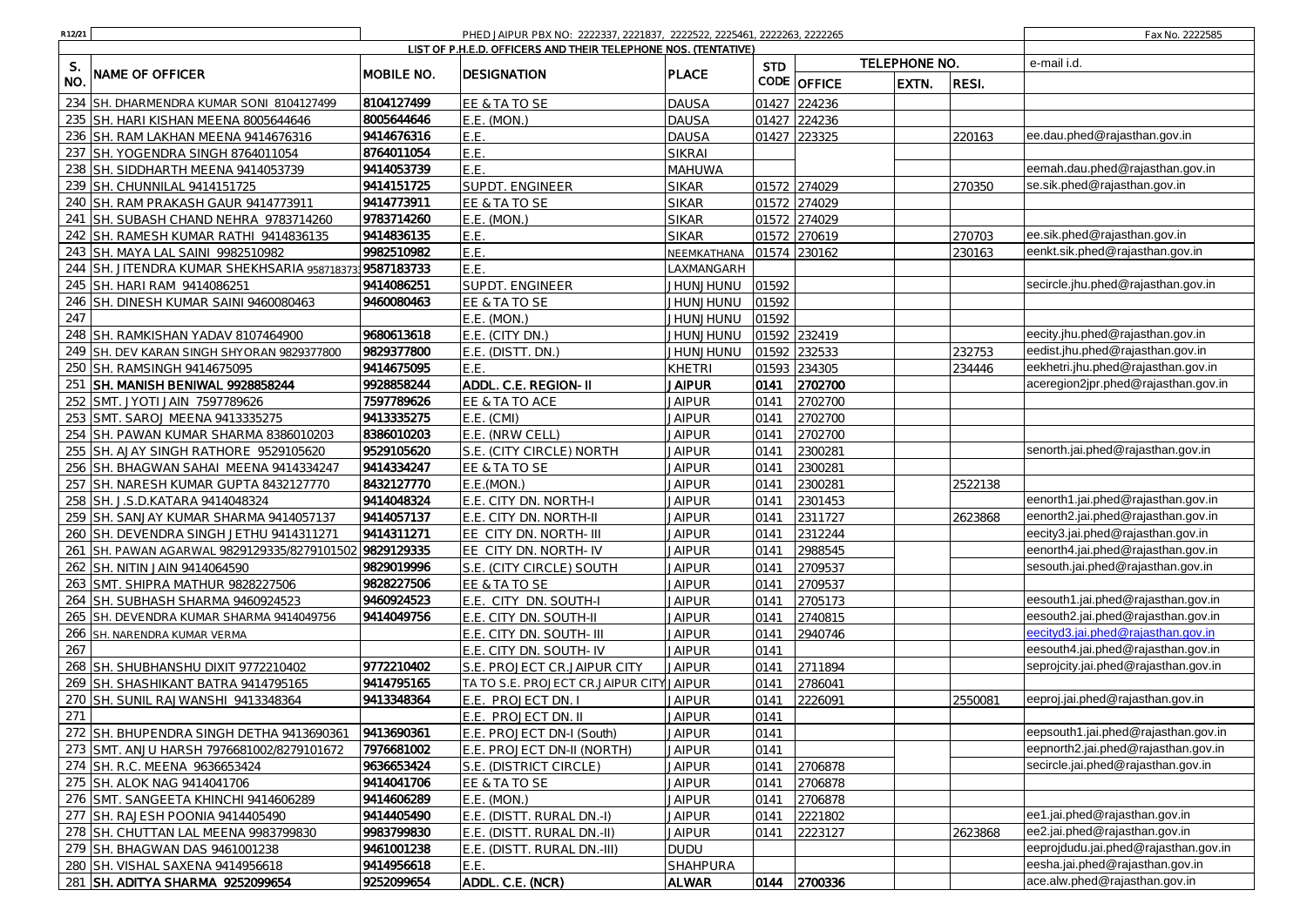| R12/21 |                                                                            |                          | PHED JAIPUR PBX NO: 2222337, 2221837, 2222522, 2225461, 2222263, 2222265 |                         |              |                      |               |         | Fax No. 2222585                     |
|--------|----------------------------------------------------------------------------|--------------------------|--------------------------------------------------------------------------|-------------------------|--------------|----------------------|---------------|---------|-------------------------------------|
|        |                                                                            |                          | LIST OF P.H.E.D. OFFICERS AND THEIR TELEPHONE NOS. (TENTATIVE)           |                         |              |                      |               |         |                                     |
| S.     |                                                                            |                          |                                                                          |                         | <b>STD</b>   |                      | TELEPHONE NO. |         | e-mail i.d.                         |
| NO.    | NAME OF OFFICER                                                            | MOBILE NO.               | DESIGNATION                                                              | PLACE                   |              | CODE OFFICE          | EXTN.         | RESI.   |                                     |
| 282    | SH. ASHOK YADAV 9414071895                                                 | 9414071895               | E.E. (MON.)                                                              | <b>ALWAR</b>            | 0144         | 2700336              |               | 2500663 |                                     |
| 283    | SH. RAM CHANDRA VERMA 9461194350                                           | 9461194350               | E.E. (CMI)                                                               | <b>ALWAR</b>            | 0144         | 2700336              |               |         |                                     |
| 284    | SH. LAXMAN PRASAD BAIRWA 9413304322                                        | 9413304322               | S.E. (NCR)                                                               | <b>ALWAR</b>            | 0144         |                      |               |         | sencr.alw.phed@rajasthan.gov.in     |
| 285    | SH. RAVI KUMAR METHI 7300074966                                            | 7300074966               | EE & TA TO SE (NCR)                                                      | <b>ALWAR</b>            | 0144         |                      |               |         |                                     |
| 286    | SH. BRIJ KISHORE ARYA 9799559236                                           | 9799559236               | E.E. (MON.)                                                              | ALWAR                   | 0144         |                      |               |         |                                     |
|        | 287 SH, RAMESH CHAND SAINI 9413304430                                      | 9413304430               | E.E. (NCR) BHIWADI                                                       | <b>BHIWADI</b>          |              |                      |               |         | eebhiwadi.alw.phed@rajasthan.gov.in |
| 288    | SH. DHARMENDRA YADAV 9829048643                                            | 9829048643               | EE. RURAL DN.-I (NCR)                                                    | <b>ALWAR</b>            | 0144         |                      |               |         | eerural1.alw.phed@rajasthan.gov.in  |
| 289    | SH. VIKAS MEENA 97993161310                                                | 97993161310              | E.E. RURAL DN.-II (NCR)                                                  | <b>ALWAR</b>            | 0144         |                      |               |         | eerural2.alw.phed@rajasthan.gov.in  |
| 290    | SH. SUNIL KUMAR GARG 9413358866                                            | 9413358866               | SUPDT. ENGINEER                                                          | <b>ALWAR</b>            | 0144         | 2700336              |               | 2700259 | secircle.alw.phed@rajasthan.gov.in  |
| 291    | SH. JAGAN PRASAD MEENA 8114421589                                          | 8114421589               | EE & TA TO SE                                                            | ALWAR                   | 0144         | 2700336              |               |         |                                     |
|        | 292 SMT. MANJU TYAGI 9414215583                                            | 9414215583               | E.E. (MON.)                                                              | <b>ALWAR</b>            | 0144         | 2700336              |               |         |                                     |
| 293    | SH. PRAKASH CHAND MEENA 9828344468                                         | 9828344468               | E.E                                                                      | <b>RAJGARH</b>          | 01464        | 220607               |               | 220608  |                                     |
| 294    |                                                                            | 9414083960               | E.E.                                                                     | <b>BEHROR</b>           | 01494        | 220066               |               | 222465  | eebehror.alw.phed@rajasthan.gov.in  |
| 295    | SH. JAGAN PRASAD MEENA 8114421589                                          | 8114421589               | E.E.                                                                     | ALWAR                   | 0144         | 2980768              |               | 2330494 | ee.alw.phed@rajasthan.gov.in        |
| 296    | SH. JAGAT TIWARI 9414350789                                                | 9414350789               | ADDL. C.E.                                                               | <b>BHARATPUR</b>        | 05644        | 222731 / FAX 221500  |               | 223050  | aceproj.bha.phed@rajasthan.gov.in   |
| 297    | SH. RAMCHANDRA 9414788972                                                  | 9414788972               | E.E. (MON.)                                                              | <b>BHARATPUR</b>        | 05644        | 222731               |               |         |                                     |
| 298    | SH. RAJESH KUMAR MEENA 9414680481                                          | 9414680481               | E.E. (CMI)                                                               | BHARATPUR               | 05644        | 222731               |               |         |                                     |
| 299    |                                                                            | 9414930207               | E.E. (NRW CELL)                                                          | BHARATPUR               | 05644        | 222731               |               |         |                                     |
| 300    |                                                                            |                          | SUPDT. ENGINEER                                                          | BHARATPUR               | 05644        | 221500               |               | 225656  | secircle.bha.phed@rajasthan.gov.in  |
|        | 301 SH. RAMJEET SINGH MEENA 9413330022                                     | 9413330022               | EE & TA TO SE                                                            | <b>BHARATPUR</b>        | 05644        | 221500               |               |         |                                     |
| 302    | SH. NILESH KUMAR 9414357807                                                | 9414357807               | E.E. (MON.)                                                              | <b>BHARATPUR</b>        | 05644        | 221500               |               |         |                                     |
| 303    | SH. RAVINDRA KUMAR CHAUDHARY 94140234                                      | 9414023408               | E.E. (CITY)                                                              | BHARATPUR               | 05644        | 222776               |               | 222630  | ee.bha.phed@rajasthan.gov.in        |
| 304    | SH. VIJAY SINGH 9461541946                                                 | 9461541946               | E.E. (RURAL)                                                             | DEEG                    | 05641        | 220180               |               | 220190  | eedeeg.bha.phed@rajasthan.gov.in    |
| 305    | SH. BANWARI LAL MEENA 9414253857                                           | 9414253857               | E.E.                                                                     | <b>BAYANA</b>           |              |                      |               |         |                                     |
|        | 306 SH. ASHOK KUMAR AGARWAL 9414930207                                     | 9414930207               | E.E.                                                                     | <b>KAMAN</b>            |              |                      |               |         |                                     |
| 307    | SH. SHANKAR LAL MEGHWAL 9928499145                                         | 9928499145               | SUPDT. ENGINEER                                                          | <b>DHOLPUR</b>          | 05642        | 223075               |               |         | se.dho.phed@rajasthan.gov.in        |
| 308    | SH. RAM PRAKASH GUPTA 9414712645                                           | 9414712645               | EE & TA TO SE                                                            | <b>DHOLPUR</b>          |              | 05642 223075         |               |         |                                     |
| 309    | SH. SANJAY AGARWAL 9571615555                                              | 9571615555               | EE (MON.)                                                                | DHOLPUR                 | 05642        | 223075               |               |         |                                     |
|        | 310 SH. LAL SINGH MEENA 9462704570                                         | 9462704570               | E.E.                                                                     | <b>DHOLPUR</b>          | 05642        | 220728               |               | 220805  | ee.dho.phed@rajasthan.gov.in        |
| 311    | SH. NIRANJAN MEENA 9468603447                                              | 9468603447               | F.F.                                                                     | <b>BARI</b>             |              |                      |               |         | eebadi.dho.phed@rajasthan.gov.in    |
| 312    | SH. SITARAM MEENA 9414340615                                               | 9414340615               | SUPDT. ENGINEER                                                          | S.MADHOPUR              | 07462        | 220062               | 220223        | 220361  | secircle.saw.phed@rajasthan.gov.in  |
| 313    | SH. KAILASH LAL GUPTA 9414486238                                           | 9414486238               | EE & TA TO SE                                                            | S.MADHOPUR 07462        |              | 222526               |               |         |                                     |
| 314    | SH. SANTOSH KUMAR MEENA 9664433078                                         | 9664433078               | EE (MON.)                                                                | S.MADHOPUR              | 07462        | 222526               |               |         |                                     |
|        | 315 SH. HARGYAN LAL MEENA 9414553125                                       | 9414553125               | E.E.                                                                     | S.MADHOPUR 07462 220209 |              |                      |               | 220542  | ee.saw.phed@rajasthan.gov.in        |
| 316    |                                                                            |                          | F F                                                                      | GANGAPUR                |              |                      |               |         | eegc.saw.phed@rajasthan.gov.in      |
|        | 317 SH. PARSHURAM VERMA 9414461921                                         | 9414461921               | SUPDT. ENGINEER                                                          | KARAULI                 |              | 07464 250327         |               | 250327  | secircle.kar.phed@rajasthan.gov.in  |
| 318    | SH. ARUN KUMAR GUPTA 9414340502                                            | 9414340502               | EE & TA TO SE                                                            | KARAULI                 |              | 07464 250327         |               |         |                                     |
| 319    |                                                                            |                          | EE (MON.)                                                                | KARAULI                 |              | 07464 250327         |               |         |                                     |
|        | 320 SH. RAJESH KUMAR MEENA 9414281568                                      | 9414281568               | E.E.                                                                     | KARAULI                 | 07464        | 250219               |               |         | ee.kar.phed@rajasthan.gov.in        |
|        | 321 SH. RAVINDRA KUMAR MEENA 9414512295                                    | 9414512295               | E.E.                                                                     | <b>HINDAUN</b>          | 07469        | 230595               |               | 230545  | eehindon.kar.phed@rajasthan.gov.in  |
|        | 322 SH. AJAY KUMAR SHARMA 9414137379                                       | 9414137379               | ADDL. C.E.                                                               | BIKANER                 | 0151         | 2226451/ FAX 2226451 |               | 2547551 | ace.chu.phed@rajasthan.gov.in       |
|        | 323 SH. GIRDHARI LAL 9460151711                                            | 9460151711               | E.E. (MON.)                                                              | <b>BIKANER</b>          | 0151         | 2226453              |               |         |                                     |
|        | 324 SH. DARA SINGH TANWAR 9928025545                                       | 9928025545               | E.E. (CMI)                                                               | <b>BIKANER</b>          | 0151         | 2226453              |               |         |                                     |
|        | 325 SH. ARUN KUMAR SETHIA 9414285340                                       | 9414285340               | E.E. (NRW)                                                               | <b>BIKANER</b>          | 151          |                      |               |         |                                     |
|        | 326 SH. BHUWNESHWAR AGNIHOTRI 9928087131                                   | 9928087131               | SUPDT. ENGINEER                                                          | BIKANER                 | 0151         | 2226454              |               | 2226455 | secircle.bik.phed@rajasthan.gov.in  |
|        | 327 SH. BALBIR SINGH 9414018610                                            | 9414018610               | EE & TA TO SE                                                            | <b>BIKANER</b>          | 0151         | 2226454              |               |         |                                     |
|        | 328 SH. JASVINDRA SINGH 9414324292<br>329 SH. NASEEF AHMED KHAN 7014647401 | 9414324292<br>7014647401 | E.E. (MON.)<br>E.E. (CITY P&D I)                                         | <b>BIKANER</b>          | 0151<br>0151 | 2226454<br>2226456   |               | 2226457 | eepdr1.bik.phed@rajasthan.gov.in    |
|        |                                                                            |                          |                                                                          | <b>BIKANER</b>          |              |                      |               |         |                                     |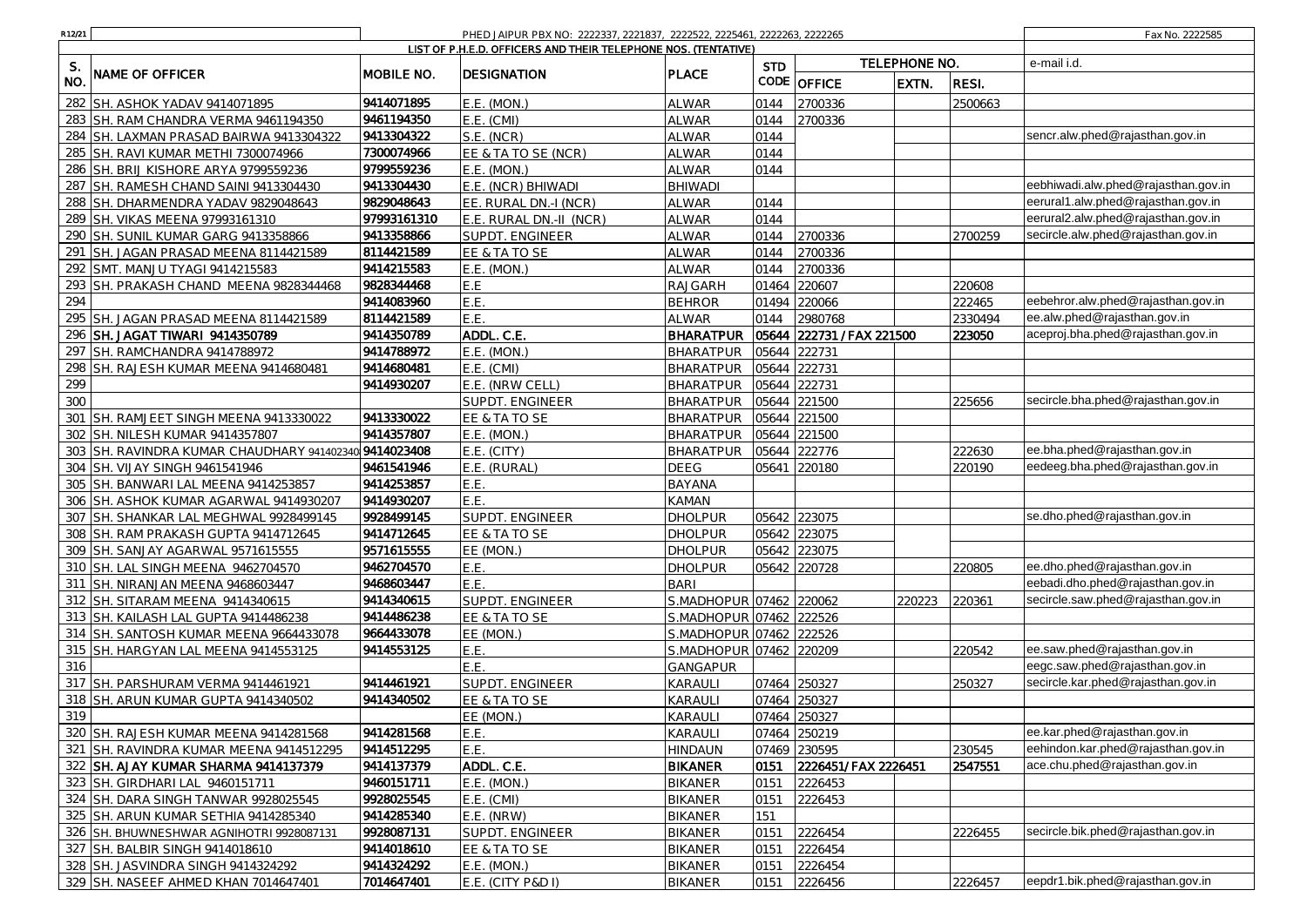| R12/21 |                                             |            | PHED JAIPUR PBX NO: 2222337, 2221837, 2222522, 2225461, 2222263, 2222265 |                  |            |                      |               |         | Fax No. 2222585                     |
|--------|---------------------------------------------|------------|--------------------------------------------------------------------------|------------------|------------|----------------------|---------------|---------|-------------------------------------|
|        |                                             |            | LIST OF P.H.E.D. OFFICERS AND THEIR TELEPHONE NOS. (TENTATIVE)           |                  |            |                      |               |         |                                     |
| S.     |                                             |            |                                                                          | PLACE            | <b>STD</b> |                      | TELEPHONE NO. |         | e-mail i.d.                         |
| NO.    | NAME OF OFFICER                             | MOBILE NO. | <b>DESIGNATION</b>                                                       |                  | CODE       | <b>OFFICE</b>        | EXTN.         | RESI.   |                                     |
| 330    | SH. VIJAY KUMAR VERMA 9414137051(Addl. Chrq | 9414137051 | E.E. (CITY P&D II)                                                       | <b>BIKANER</b>   | 0151       | 2226463              |               | 2226464 | eepdr2.bik.phed@rajasthan.gov.in    |
|        | 331 SH. RAJEEV DATTA 9414502232             | 9414502232 | E.E. (CITY DN.-III)                                                      | <b>BIKANER</b>   | 0151       | 2226469              |               | 2226470 | eepdr3.bik.phed@rajasthan.gov.in    |
| 332    | SH. KRISHNA KUMAR DOGRA 9928025534          | 9928025534 | E.E. DISTT. DN-I LUNKARNSER                                              | <b>BIKANER</b>   | 0151       | 2226473              |               | 2226474 | eerural.bik.phed@rajasthan.gov.in   |
| 333    | SH. VIJAY KUMAR VERMA 9414137051            | 9414137051 | E.E. (DISTT. RURAL-II)                                                   | <b>BIKANER</b>   | 0151       | 2226475              |               | 2226476 | eediv2.bik.phed@rajasthan.gov.in    |
| 334    | SH. POORAN CHAND MIDHA 9414482553           | 9414482553 | SUPDT. ENGINEER                                                          | GANGANAGAR       | 0154       | 2445031              |               | 2100055 | secircle.gan.phed@rajasthan.gov.in  |
| 335    | SH. MOHAN LAL ARORA 9414368846              | 9414368846 | EE & TA TO SE                                                            | GANGANAGAR 0154  |            | 2445031              |               | 2434773 |                                     |
|        | 336 SH. AMRIT SINGH SONI 9414507975         | 9414507975 | E.E. (MON.)                                                              | GANGANAGAR 0154  |            | 2445031              |               |         |                                     |
| 337    | SH. RAVI BAVEJA 9414398536                  | 9414398536 | E.E. CITY                                                                | GANGANAGAR       | 0154       | 2445064              |               |         | eecity.gan.phed@rajasthan.gov.in    |
| 338    |                                             |            | E.E. DISTRICT                                                            | GANGANAGAR       | 0154       | 2442186              |               | 2422187 | eedist.gan.phed@rajasthan.gov.in    |
| 339    | SH. DHARAMPAL CHAHAR 9414482548             | 9414482548 | E.E.                                                                     | SURATGARH        | 01509      | 220294               |               | 220143  | eesur.gan.phed@rajasthan.gov.in     |
| 340    |                                             |            | E.E.                                                                     | ANOOPGARH        | 01498      | 223498               |               | 223497  | eeano.gan.phed@rajasthan.gov.in     |
| 341    | SH. MANOJ KUMAR SINGH 9460012012            | 9460012012 | SUPDT. ENGINEER                                                          | HANUMANGARH      | 01552      | 260553               |               |         | se.han.phed@rajasthan.gov.in        |
| 342    | SH. HARPAL SINGH NEHRA 9414502295           | 9414502295 | EE & TA TO SE                                                            | HANUMANGARH      | 01552      |                      |               |         |                                     |
| 343    |                                             |            | E.E. (MON.)                                                              | HANUMANGARH      | 01552      | 260553               |               |         |                                     |
| 344    | SH. DINESH KUMAR KUKNA 9414426537           | 9414426537 | E.E.                                                                     | HANUMANGARH      | 01552      | 260553               |               | 260985  | ee.han.phed@rajasthan.gov.in        |
| 345    | SH. TARA CHAND PILANIA 8279108365           | 8279108365 | F.F.                                                                     | <b>NOHAR</b>     | 01555      | 220223               |               | 220273  | eenoh.han.phed@rajasthan.gov.in     |
| 346    | SH. DEEPAK BANSAL 9460453107 / 9784594107   | 9784594107 | ADDL. C.E (PROJECT)                                                      | CHURU            | 01562      | 251415               |               | 252709  | ace.chu.phed@rajasthan.gov.in       |
|        | 347 SH. MANOHAR LAL GODARA 9929985368       | 9929985368 | F.F.                                                                     | CHURU            | 01562      | 251415               |               |         | ee.chu.phed@rajasthan.gov.in        |
| 348    |                                             |            | E.E. (NRW CELL)                                                          | CHURU            | 01562      | 251415               |               |         |                                     |
| 349    | SH. RAM MURTI CHOUDHARY 9414417378          | 9414417378 | S.E. PROJECT CR.                                                         | CHURU            | 01562      | 251415               |               |         | seproj.chu.phed@rajasthan.gov.in    |
| 350    |                                             |            | EE & TA TO SE                                                            | CHURU            | 01562      | 251415               |               |         |                                     |
| 351    | SH. LAL BAHADUR GODARA 9414506443           | 9414506443 | E.E. PROJECT DN.                                                         | TARANAGAR        | 01561      | 284630               |               |         | eeprojtar.chu.phed@rajasthan.gov.in |
| 352    | SH. GOVIND PRASAD SHARMA 9413594452         | 9413594452 | E.E. PROJECT DN. 7014737800                                              | SARDARSHAHAR     | 01564      | 220452               |               |         | eeproj.chu.phed@rajasthan.gov.in    |
| 353    | SH. RAMAWATAR SAINI 9413974980              | 9413974980 | E.E. PROJECT DN.                                                         | SUJANGARH        | 01568      |                      |               |         | eeprojsuj.chu.phed@rajasthan.gov.in |
|        | 354 SH. RAMPAL MITTAL 9414482342            | 9414482342 | EE PROJECT DN.                                                           | DHANNASAR        |            |                      |               |         | eeprojdha.han.phed@rajasthan.gov.in |
| 355    | SH. SHAMBHU DAYAL CHAUHAN 9461249797        | 9461249797 | E.E. PROJECT DN.                                                         | <b>RATANGARH</b> | 01567      |                      |               |         | eeprojrat.chu.phed@rajasthan.gov.in |
| 356    | SH. PREETAM KUMAR MODI 9269904418           | 9269904418 | E.E. PROJECT DN.                                                         | <b>BIKANER</b>   | 0151       |                      |               |         | eeproj.bik.phed@rajasthan.gov.in    |
| 357    | SH. SUSHIL KUMAR 9950327767                 | 9950327767 | E.E. PROJECT DN. KARAMSANA                                               | <b>NOHAR</b>     |            |                      |               |         |                                     |
| 358    |                                             |            | S.E. PROJECT                                                             | UNUHLNUHL        | 01592      | 232419               |               | 232536  | seproj.jhu.phed@rajasthan.gov.in    |
| 359    | SH. ROHITASHAV KUMAR 9414081294             | 9414081294 | EE & TA TO SE                                                            | <b>UNUHL/UHL</b> | 01592      | 232419               |               |         |                                     |
| 360    | SH. RAJPAL SINGH 9414413157                 | 9414413157 | E.E. PROJECT DN.                                                         | UNUHUNU          | 01592      |                      |               |         | eeproj.jhu.phed@rajasthan.gov.in    |
| 361    |                                             |            | E.E. PROJECT DN.-I                                                       | <b>SIKAR</b>     | 01572      |                      |               |         | eeproj1.sik.phed@rajasthan.gov.in   |
| 362    |                                             |            | E.E. PROJECT DN                                                          | <b>FATEHPUR</b>  |            |                      |               |         | eepfat.sik.phed@rajasthan.gov.in    |
| 363    | SH. MAHENDRA SINGH 9460842809               | 9460842809 | E.E. PROJECT DN.                                                         | <b>KHETRI</b>    | 01593      |                      |               |         | eepkhe.jhu.phed@rajasthan.gov.in    |
| 364    |                                             |            | E.E. PROJECT DN.                                                         | NAWALGARH        |            |                      |               |         | eepnaw.jhu.phed@rajasthan.gov.in    |
| 365    | SH. RAM KUMAR CHAHIL 9413069769             | 9413069769 | E.E. PROJECT DN.                                                         | LAXMANGARH       |            |                      |               |         | eeplax.sik.phed@rajasthan.gov.in    |
| 366    | SH. JHUTHARAM NAYAK 9413141300              | 9413141300 | SUPDT. ENGINEER                                                          | CHURU            | 01562      | 250223               |               | 250794  | secircle.chu.phed@rajasthan.gov.in  |
|        | 367 SH. KIRODI LAL MEENA 9460338555         | 9460338555 | EE & TA TO SE                                                            | CHURU            | 01562      | 250223               |               |         |                                     |
|        | 368 SH. BANWARI LAL LAKHESAR 9414503169     | 9414503169 | E.E. (MON.)                                                              | CHURU            |            | 01562 250223         |               |         |                                     |
|        | 369 SH. KAILASH CHAND POONIA 9414083220     | 9414083220 | E.E.                                                                     | CHURU            |            | 01562 250343         |               | 250363  |                                     |
| 370    |                                             |            | E.E.                                                                     | RATANGARH        |            | 01567 222076         |               | 222063  | eerat.chu.phed@rajasthan.gov.in     |
|        | 371 SH. RAMNIWAS RAIGAR 9602487005          | 9602487005 | E.E.                                                                     | TARANAGAR        |            | 01561 240240         |               | 240243  | eetar.chu.phed@rajasthan.gov.in     |
|        | 372 SH. DAYA RAM BALAN 9414511117           | 9414511117 | E.E.                                                                     | SUJANGARH        |            | 01568 221455         |               |         | eesuj.chu.phed@rajasthan.gov.in     |
|        | 373 SH. RAM KUMAR 8302341299/9414080634     | 9414080634 | E.E.                                                                     | SADULPUR         |            |                      |               |         |                                     |
|        | 374 SH. MUKUL BHARGAVA 9414708217           | 9414708217 | ADDL. C.E.                                                               | AJMER            | 0145       | 2628475/ FAX 2970247 |               | 2628813 | aceajm.phed@rajasthan.gov.in        |
|        | 375 SH. MANOJ KUMAR SHARMA 8239387833       | 8239387833 | E.E. (MON.)                                                              | <b>AJMER</b>     | 0145       | 2628475              |               |         |                                     |
|        | 376 SH. JITENDRA SHARMA 9828041261          | 9828041261 | E.E. (CMI)                                                               | <b>AJMER</b>     | 0145       | 2628475              |               |         |                                     |
|        | 377 SH. TARA CHAND 9414013855               | 9414013855 | E.E. (NRW CELL)                                                          | <b>AJMER</b>     | 0145       | 2628475              |               |         |                                     |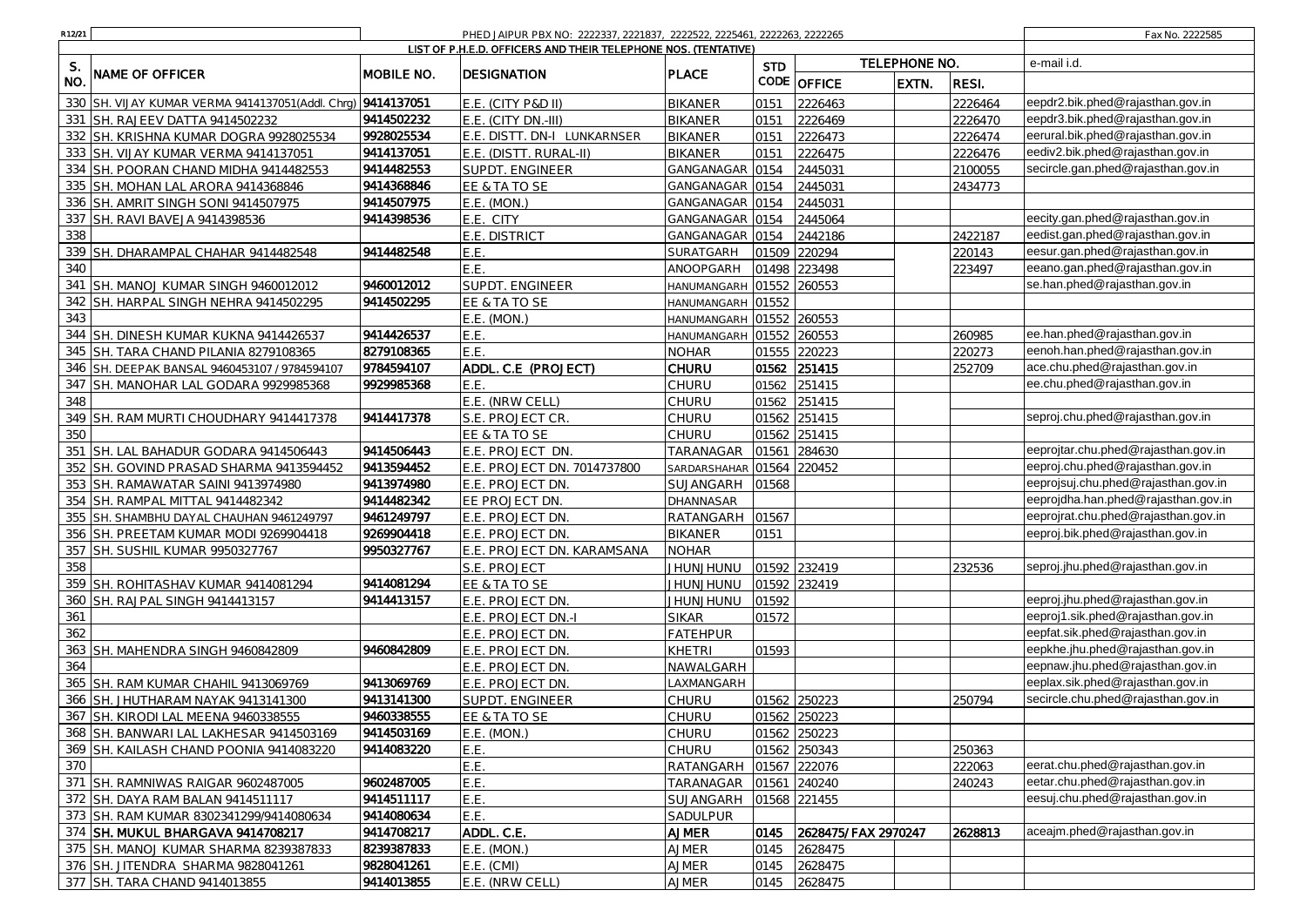| R12/21    |                                            |            | PHED JAIPUR PBX NO: 2222337, 2221837, 2222522, 2225461, 2222263, 2222265 |                  |            |                           |               |           | Fax No. 2222585                    |
|-----------|--------------------------------------------|------------|--------------------------------------------------------------------------|------------------|------------|---------------------------|---------------|-----------|------------------------------------|
|           |                                            |            | LIST OF P.H.E.D. OFFICERS AND THEIR TELEPHONE NOS. (TENTATIVE)           |                  |            |                           |               |           |                                    |
| S.        | <b>NAME OF OFFICER</b>                     | MOBILE NO. | <b>DESIGNATION</b>                                                       | <b>PLACE</b>     | <b>STD</b> |                           | TELEPHONE NO. |           | e-mail i.d.                        |
| <b>NO</b> |                                            |            |                                                                          |                  | CODE       | OFFICE                    | EXTN.         | RESI.     |                                    |
|           | 378 SH. RAJIV KUMAR 9414681482             | 9414681482 | SUPDT. ENGINEER                                                          | <b>AJMER</b>     | 0145       | 2970165                   |               |           | seajm.phed@rajasthan.gov.in        |
| 379       | SH. RAVINDRA GARG 9414372509               | 9414372509 | EE & TA TO SE                                                            | <b>AJMER</b>     | 0145       | 2970165                   |               |           |                                    |
| 380       | SH. VISHNU PRAKASH SHARMA 7597087715       | 7597087715 | E.E. (MON.)                                                              | <b>AJMER</b>     | 0145       | 2970165                   |               |           |                                    |
| 381       | SH. SAMPAT LAL JEENGAR 9414212310          | 9414212310 | E.E. (CITY DN.-I)                                                        | AJMER            | 0145       | 2628476                   |               | 2623458   | ee1.ajm.phed@rajasthan.gov.in      |
| 382       | SH. GOPAL SHARMA 9413301330                | 9413301330 | E.E. (CITY DN.-II)                                                       | AJMER            | 0145       | 2627483                   |               | 2643590   | ee2.ajm.phed@rajasthan.gov.in      |
| 383       | SH. JAGMAL SINGH RATHORE 9414708022        | 9414708022 | E.E. (DISTRICT DN.)                                                      | <b>AJMER</b>     | 0145       | 2970158                   |               | 2620284   | eer.ajm.phed@rajasthan.gov.in      |
| 384       | SH. RAJENDRA JAIMAN 9461474773             | 9461474773 | E.E.                                                                     | KEKRI            | 01467      |                           |               |           | eep.kek.ajm.phed@rajasthan.gov.in  |
| 385       | SH. DHANNA RAM CHAUHAN 9414548761          | 9414548761 | E.E.                                                                     | <b>BEAWAR</b>    | 01462      | 226208                    |               | 227208    | ee.bea.ajm.phed@rajasthan.gov.in   |
| 386       | SH. NARENDRA KUMAR AREN 9414223664         | 9414223664 | E.E.                                                                     | KISHANGARH       | 01463      | 251117                    |               | 2641592   | ee.kis.ajm.phed@rajasthan.gov.in   |
| 387       |                                            | 9983962417 | E.E. PROJECT DN.                                                         | KEKRI            | 01467      | 220389                    |               | 220323    |                                    |
| 388       |                                            | 9413339746 | SUPDT. ENGINEER                                                          | <b>BHILWARA</b>  | 01482      | 240641                    |               | 240139    | secircle.bhi.phed@rajasthan.gov.in |
| 389       | SH. ONKAR RAM MUNDEL 9414556369            | 9414556369 | EE & TA TO SE                                                            | <b>BHILWARA</b>  | 01482      | 240641                    |               |           |                                    |
| 390       | SMT. MEETU JAIN 9414022405                 | 9414022405 | E.E. (MON.)                                                              | BHILWARA         | 01482      | 240641                    |               |           |                                    |
| 391       | SH. NIRANJAN SINGH HADA 9413864291         | 9413864291 | (CITY DN.)<br>E.E.                                                       | <b>BHILWARA</b>  | 01482      | 240330                    |               | 256063    | eecity.bhi.phed@rajasthan.gov.in   |
| 392       | SH. PRATHVI SINGH GURJAR 9413053610        | 9413053610 | E.E. (RURAL DN.)                                                         | <b>BHILWARA</b>  | 01482      |                           |               |           | eerural.bhi.phed@rajasthan.gov.in  |
| 393       | SH. MANOHAR SONGRA 9414435669              | 9414435669 | F.F.                                                                     | SHAHPURA         | 01484      | 222342                    |               | 223239    | eesha.bhi.phed@rajasthan.gov.in    |
| 394       | SH. HIMANSHU GOVIL 9414411036              | 9414411036 | SUPDT. ENGINEER                                                          | NAGAUR           | 01582      | 240780/ FAX 241758        |               | 240565    | secircle.nag.phed@rajasthan.gov.in |
| 395       | SH. SANTPAL SINGH 9468651601               | 9468651601 | EE & TA TO SE                                                            | NAGAUR           | 01582      | 240780                    |               | 240865 PP |                                    |
| 396       |                                            | 9414212310 | E.E. (MON.)                                                              | NAGAUR           | 01582      | 240780                    |               |           |                                    |
| 397       | SH. RAMCHANDRA RAD 9413400333              | 9413400333 | E.E.                                                                     | NAGAUR           | 01582      | 240892                    |               | 240805    | ee.nag.phed@rajasthan.gov.in       |
| 398       | SH. J. K. CHARAN 9414426189                | 9414426189 | E.E.                                                                     | DEEDWANA         | 01580      | 220346                    |               | 220347    | eedee.nag.phed@rajasthan.gov.in    |
| 399       | SH. MADAN LAL MEENA 9414037705             | 9414037705 | E.E.                                                                     | <b>MERTACITY</b> | 01590      | 220065                    |               | 220066    | eemc.nag.phed@rajasthan.gov.in     |
| 400       | SH. DAUD ALI 9414548316                    | 9414548316 | E.E.                                                                     | <b>MAKRANA</b>   | 01588      | 241353                    |               | 241496    | eemak.nag.phed@rajasthan.gov.in    |
| 401 I     | SH. GOPI CHAND VERMA 8239611158            | 8239611158 | E.E.                                                                     | KUCHAMAN CITY    |            |                           |               |           |                                    |
| 402       | SH. RAJ SINGH CHAUDHARY 9414031727         | 9414031727 | SUPDT. ENGINEER                                                          | <b>TONK</b>      | 01432      | 248009                    |               | 247437    | secircle.ton.phed@rajasthan.gov.in |
| 403       | SH. MOHAN LAL MEENA 8107044060             | 8107044060 | EE & TA TO SE                                                            | <b>TONK</b>      |            | 01432 248009              |               |           |                                    |
| 404       |                                            |            | E.E. (MON.)                                                              | <b>TONK</b>      | 01432      | 248009                    |               |           |                                    |
| 405       |                                            | 9929870659 | E.E.                                                                     | <b>TONK</b>      | 01432      | 248009                    |               |           | ee.ton.phed@rajasthan.gov.in       |
| 406       | SH. KOMAL SINGH SINSINEWAR 9414704244      | 9414704244 | E.E                                                                      | MALPURA          |            |                           |               |           | eemal.ton.phed@rajasthan.gov.in    |
| 407       |                                            |            | E.E. PROJECT                                                             | <b>TONK</b>      | 01432      |                           |               |           | eeproj.ton.phed@rajasthan.gov.in   |
|           | 408 SH. MAHESH JANGID 9875064527           | 9875064527 | ADDL. C.E.                                                               | KOTA             | 0744       | 2504614/ FAX 2501551      |               | 2503144   | ace.kot.phed@rajasthan.gov.in      |
| 409       | SH. ANIL KUMAR GOYAL 8104691349            | 8104691349 | E.E. (MON.)                                                              | <b>KOTA</b>      | 0744       | 2501551                   |               |           |                                    |
| 410       |                                            | 9414222924 | $E.E.$ (CMI)                                                             | KOTA             | 0744       | 2501551                   |               |           |                                    |
| 411       | SH. HARENDRA KIRAD 9887227081              | 9887227081 | E.E. (NRW CELL)                                                          | KOTA             | 0744       | 2501551                   |               |           |                                    |
| 412       | SH. SUDHIR VERMA 9829059333                | 9829059333 | SUPDT. ENGINEER (CITY)                                                   | <b>KOTA</b>      | 0744       | 2501104                   |               | 2504095   | secircle.kot.phed@rajasthan.gov.in |
| 413       | SH. RAJENDRA SRIVASTAVA                    | 9413304322 | EE & TA TO SE                                                            | <b>KOTA</b>      | 0744       | 2501104                   |               |           |                                    |
| 414       | SH. LALIT KISHORE SHARMA 9414936244        | 9414936244 | EE (MON) TO SE                                                           | <b>KOTA</b>      | 0744       | 2501104                   |               |           |                                    |
|           | 415 SH. SHYAM MAHESHWARI 9468855060        | 9468855060 | E.E. (CITY DN.-1)                                                        | KOTA             | 0744       | 2501961                   |               | 2503238   | eecity1.kot.phed@rajasthan.gov.in  |
|           | 416 SH. BHARAT BHUSHAN MINGLANI 9414480604 | 9414480604 | E.E. CITY DN.-II                                                         | <b>KOTA</b>      | 0744       | 2387606                   |               | 2501918   | eecity2.kot.phed@rajasthan.gov.in  |
|           | 417 SH. SOMESH MEHRA 9414354380            | 9414354380 | E.E. (DISTT RURAL DN.)                                                   | KOTA             | 0744       | 2500598                   |               | 2476448   | eerural.kot.phed@rajasthan.gov.in  |
| 418       |                                            | 9414333883 | E.E.                                                                     | AMGANJ MANDI     | 07459      | 221202                    |               | 221240    | eerm.kot.phed@rajasthan.gov.in     |
|           | 419 SH. DEVKI NANDAN VYAS 9460056901       | 9460056901 | SUPDT. ENGINEER                                                          | <b>BUNDI</b>     | 0747       | 2456448                   |               | 2456447   | secircle.bun.phed@rajasthan.gov.in |
|           | 420 SH. RAVI MOHAN MEENA 9414404092        | 9414404092 | EE & TA TO SE                                                            | <b>BUNDI</b>     | 0747       | 2456448                   |               |           |                                    |
| 421       |                                            | 8107464900 | E.E. (MON.)                                                              | <b>BUNDI</b>     | 0747       | 2456448                   |               |           |                                    |
|           | 422 SH. VIVEK KUMAR SHARMA 9414182051      | 9414182051 | E.E.                                                                     | <b>BUNDI</b>     | 0747       | 2456448                   |               | 2456447   | ee.bun.phed@rajasthan.gov.in       |
|           | 423 SH. RAJENDRA BHARGAVA 9414485082       | 9414485082 | E.E.                                                                     | AKHERI           |            |                           |               |           | eelak.bun.phed@rajasthan.gov.in    |
|           | 424 SH. DEEPAK KUMAR JHA 9414420813        | 9414420813 | SUPDT. ENGINEER                                                          | <b>JHALAWAR</b>  |            | 07432 232285 / FAX 230415 |               | 232812    | secircle.jha.phed@rajasthan.gov.in |
|           | 425 SH. VINOD KOTHARI 9414327808           | 9414327808 | EE & TA TO SE                                                            | <b>JHALAWAR</b>  |            | 07432 232285              |               |           |                                    |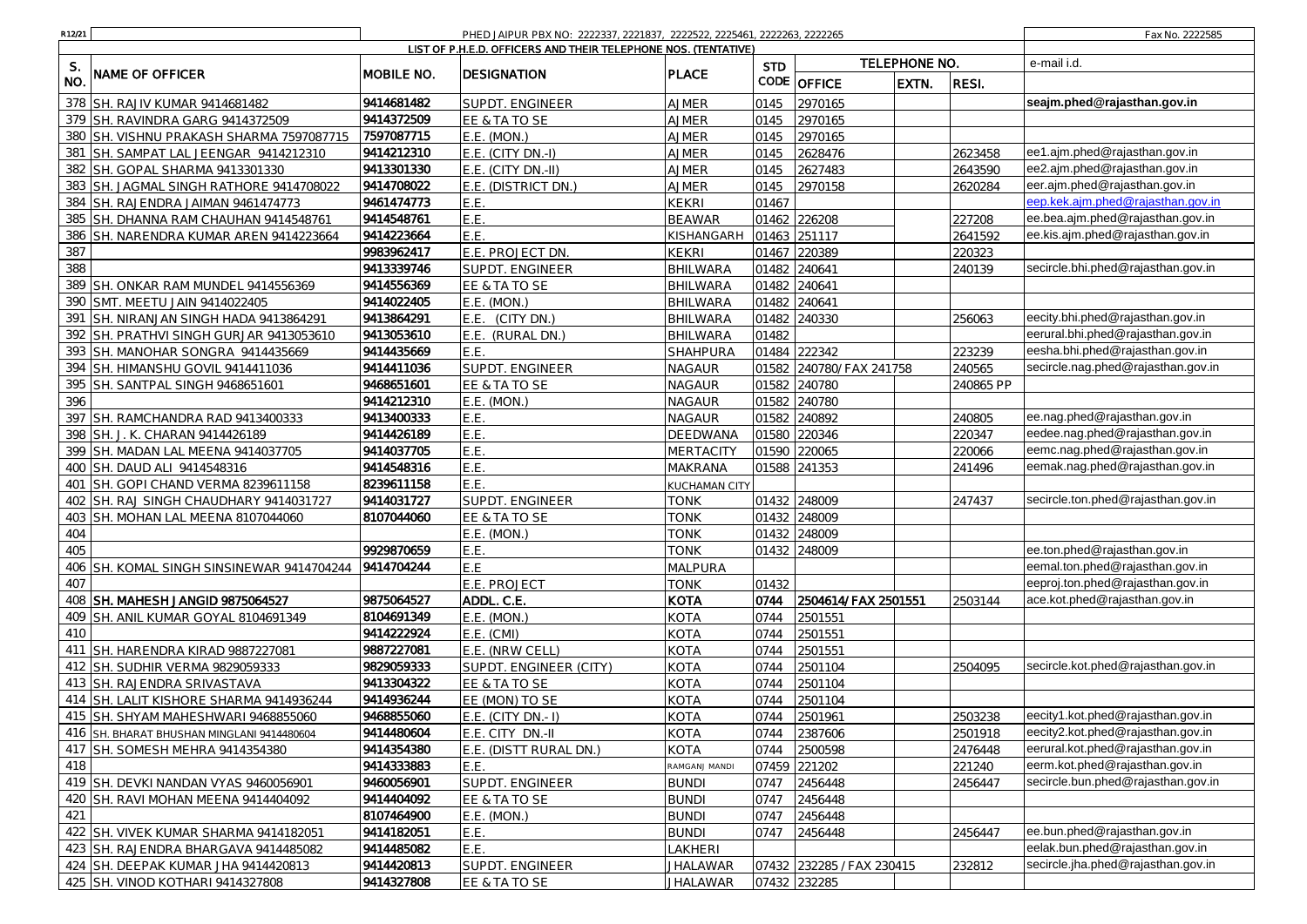| R12/21  |                                                                |            | PHED JAIPUR PBX NO: 2222337, 2221837, 2222522, 2225461, 2222263, 2222265 |                          |            |                       |               |         | Fax No. 2222585                    |
|---------|----------------------------------------------------------------|------------|--------------------------------------------------------------------------|--------------------------|------------|-----------------------|---------------|---------|------------------------------------|
|         | LIST OF P.H.E.D. OFFICERS AND THEIR TELEPHONE NOS. (TENTATIVE) |            |                                                                          |                          |            |                       |               |         |                                    |
| S.      | NAME OF OFFICER                                                | MOBILE NO. | DESIGNATION                                                              | <b>PLACE</b>             | <b>STD</b> |                       | TELEPHONE NO. |         | e-mail i.d.                        |
| NO.     |                                                                |            |                                                                          |                          |            | CODE OFFICE           | EXTN.         | RESI.   |                                    |
| 426     | SH. MOHAR SINGH MEENA 9461518175                               | 9461518175 | E.E. (MON.)                                                              | <b>JHALAWAR</b>          | 07432      | 232285                |               |         |                                    |
| 427     |                                                                | 9414257004 | E.E.                                                                     | <b>JHALAWAR</b>          | 07432      | 230454                |               | 231190  | ee.jha.phed@rajasthan.gov.in       |
|         | 428 SH. ASHOK KUMAR YADAV 9413304710                           | 9413304710 | E.E.                                                                     | BHAWANIMANDI             | 07433      | 222813                |               |         | eebha.jha.phed@rajasthan.gov.in    |
| 429     | SH. P.K. BHAGHLA 9414939456                                    | 9414939456 | SUPDT. ENGINEER                                                          | <b>BARAN</b>             | 07453      | 237052 / FAX 237043   |               | 230360  | secircle.bar.phed@rajasthan.gov.in |
| 430     | SH. PRAMOD KUMAR JHALANI 9414444564                            | 9414444564 | EE & TA TO SE                                                            | <b>BARAN</b>             | 07453      |                       |               |         |                                    |
| 431     |                                                                |            | E.E. (MON.)                                                              | <b>BARAN</b>             | 07453      |                       |               |         |                                    |
| 432     | SH. ARVIND KHINCHI 9414183060                                  | 9414183060 | E.E.                                                                     | <b>BARAN</b>             | 07453      | 237052 / FAX 237043   |               | 230360  | ee.bar.phed@rajasthan.gov.in       |
| 433     | SH. RAM DAYAL MEENA 9413888207                                 | 9413888207 | E.E.                                                                     | CHABRA                   | 07452      | 222468                |               |         | eechh.bar.phed@rajasthan.gov.in    |
| 434     | SH. VISHNU CHAND GOYAL 9414420792                              | 9414420792 | S.E. PROJECT CR.                                                         | <b>JHALAWAR</b>          | 07432      |                       |               |         | seproj.jha.phed@rajasthan.gov.in   |
| 435     | SH. PRAHLAD MEENA 9468840966                                   | 9468840966 | EE & TA TO SE                                                            | <b>JHALAWAR</b>          | 07432      |                       |               |         |                                    |
| 436     |                                                                |            | E.E. PROJECT DN.-I                                                       | <b>JHALAWAR</b>          |            | 07432 234045          |               | 234046  | eeproj1.jha.phed@rajasthan.gov.in  |
|         | 437 SH. KAILASH CHAND GOYAL                                    |            | E.E. PROJECT DN.-II                                                      | <b>JHALAWAR</b>          | 07432      | 234045                |               |         | eeproj2.jha.phed@rajasthan.gov.in  |
| 438     | SH. PURSHOTAAM SINGHAL 9414153566                              | 9414153566 | E.E. PROJECT DN.-I                                                       | KOTA                     | 0744       |                       |               |         | eeproj.kot.phed@rajasthan.gov.in   |
| 439     |                                                                |            | E.E. PROJECT DN.-II                                                      | KOTA                     | 0744       |                       |               |         |                                    |
|         | 440 SH. SANJEEV GAUTAM 9413054427                              | 9413054427 | E.E. PROJECT DN. BHAWANI MANDI                                           | <b>JHALAWAR</b>          | 07432      |                       |               |         | eepbha.jha.phed@rajasthan.gov.in   |
| 441     | SH. MANISH BHATT 9413807257                                    | 9413807257 | E.E. PROJECT DN                                                          | <b>BARAN</b>             | 07453      |                       |               |         | eeproj.bar.phed@rajasthan.gov.in   |
| 442     | SH. RAM RATAN DOI 9928355995                                   | 9928355995 | E.E. PROJECT DN.                                                         | <b>BUNDI</b>             | 0747       |                       |               |         | eeproj.bun.phed@rajasthan.gov.in   |
|         | 443 SH.LALIT KISHORE KAROL 9414072818                          | 9414072818 | ADDL. C.E.                                                               | <b>UDAIPUR</b>           | 0294       | 2481538 / FAX 2481538 |               |         | ace.uda.phed@rajasthan.gov.in      |
|         | 444 SMT. VEDVATI SHARMA 9414263161                             | 9414263161 | EE & TA TO ACE                                                           | <b>UDAIPUR</b>           | 0294       | 2489087               |               | 2561214 |                                    |
| 445     |                                                                | 9414285340 | E.E. (MON.)                                                              | <b>UDAIPUR</b>           | 0294       | 2489087               |               |         |                                    |
| 446     | SH. KISHORE KHACHAWA 9829485425                                | 9829485425 | E.E. (CMI)                                                               | <b>UDAIPUR</b>           | 0294       | 2489087               |               |         |                                    |
| 447     | SH. VINAY KUMAR JAIN                                           |            | E.E.(NRW)                                                                | <b>UDAIPUR</b>           |            |                       |               |         |                                    |
| 448     | SH. VIPIN JAIN 9414004208                                      | 9414004208 | SUPDT. ENGINEER                                                          | <b>JDAIPUR</b>           | 0294       | 2940419               |               | 2803699 | secircle.uda.phed@rajasthan.gov.in |
| 449     |                                                                |            | EE & TA TO SE                                                            | <b>UDAIPUR</b>           | 0294       | 2481539               |               |         |                                    |
| 450     |                                                                |            | E.E. (MON.)                                                              | <b>UDAIPUR</b>           | 0294       | 2481539               |               | 2487577 |                                    |
| 451     | SH. SANJAY KUMAR SRIVASTAV 9414170793                          | 9414170793 | E.E. CITY DN.-I                                                          | <b>UDAIPUR</b>           | 0294       | 2481540               |               | 2481709 | eecity1.uda.phed@rajasthan.gov.in  |
| 452     | SH. AKHILESH KUMAR SHARMA 9460446301                           | 9460446301 | E.E. CITY DN.-II                                                         | <b>UDAIPUR</b>           | 0294       | 2421872               |               | 2454256 | eecity2.uda.phed@rajasthan.gov.in  |
| 453     | SH. PRAMOD KUMAR VERMA 9001813466                              | 9001813466 | E.E. (DISTT RURAL DN.)                                                   | <b>UDAIPUR</b>           | 0294       | 2481543               |               | 2481709 | eerural.uda.phed@rajasthan.gov.in  |
|         | 454 SH. NARESH SINGH 9928910820                                | 9928910820 | E.E.                                                                     | SALUMBER                 | 02906      | 230823                |               |         | eesal.uda.phed@rajasthan.gov.in    |
| 455     | SH. SHIV DAYAL MEENA 9414960906 / 827910826                    | 8279108262 | SUPDT. ENGINEER                                                          | <b>RAJSAMAND</b>         | 02952      |                       |               |         | secircle.raj.phed@rajasthan.gov.in |
| 456     | RAKESH KUMAR SAINI 9414857633<br>SH.                           | 9414857633 | EE & TA TO SE                                                            | RAJSAMAND                | 02952      |                       |               |         |                                    |
|         | 457 SH. SURESH KUMAR SETHI 9414005190                          | 9414005190 | E.E. (MON.)                                                              | RAJSAMAND                | 02952      |                       |               |         |                                    |
| 458     | SH. RAM LAL MEENA 9649665777                                   | 9649665777 | E.E.                                                                     | AMET                     |            |                       |               |         | eeamet.raj.phed@rajasthan.gov.in   |
| 459     |                                                                |            | E.E. (RAJSAMAND)                                                         | KANKAROLI                | 02952      | 223136                |               | 220239  | eekan.raj.phed@rajasthan.gov.in    |
|         | 460 SH. RAJKUMAR SAXENA 9928159985                             | 9928159985 | E.E. PROJECT DN                                                          | NATHDWARA                | 02953      | 232274                |               |         | eenat.raj.phed@rajasthan.gov.in    |
| 461     | SH. RAMNIWAS MEENA 9413380882                                  | 9413380882 | SUPDT. ENGINEER                                                          | <b>DUNGARPUR</b>         | 02964      | 232512                |               | 232520  | se.dun.phed@rajasthan.gov.in       |
| 462     |                                                                | 9001813466 | EE & TA TO SE                                                            | <b>DUNGARPUR</b>         | 02964      | 232512                |               |         |                                    |
|         | 463 SH. BABU LAL PARMAR 9672074932                             | 9672074932 | E.E. (MON.)                                                              | DUNGARPUR 02964 232512   |            |                       |               |         |                                    |
|         | 464 SH. MULCHAND ROT 9413528358                                | 9413528358 | E.E.                                                                     | DUNGARPUR 02964 232512   |            |                       |               | 232520  | ee.dun.phed@rajasthan.gov.in       |
|         | 465 SH. SHYOJI RAM 9214852560                                  | 9214852560 | SUPDT. ENGINEER                                                          | CHITTORGARH 01472 240918 |            |                       |               | 241170  | secircle.chi.phed@rajasthan.gov.in |
|         | 466 SH. VIJAY SINGH 9413335223                                 | 9413335223 | EE & TA TO SE                                                            | CHITTORGARH 01472 240918 |            |                       |               |         |                                    |
| 467 SH. |                                                                |            | EE (MON.)                                                                | CHITTORGARH 01472 240918 |            |                       |               |         |                                    |
|         | 468 SH. DHANPAT RAJ SONI 9414423953                            | 9414423953 | E.E.                                                                     | CHITTORGARH 01472 241135 |            |                       |               | 245940  | ee.chi.phed@rajasthan.gov.in       |
|         | 469 SH. RAJESH AGARI 9521228640                                | 9521228640 | E.E.                                                                     | NIMBAHEDA                |            | 01477 220100          |               |         | eenim.chi.phed@rajasthan.gov.in    |
|         | 470 SH. KALU RAM MEENA 9983962417                              | 9983962417 | E.E.                                                                     | <b>BEGUN</b>             | 01474      |                       |               |         |                                    |
|         | 471 SH. ASHOK KUMAR CHAWLA 9001804565                          | 9001804565 | SUPDT. ENGINEER                                                          | <b>BANSWARA</b>          |            | 02962 242480          |               |         | secircle.ban.phed@rajasthan.gov.in |
| 472     | SH. HARI BALLABH GOME 8952828454 /9414918876                   | 8952828454 | EE & TA TO SE                                                            | <b>BANSWARA</b>          |            | 02962 242480          |               |         |                                    |
| 473     |                                                                | 9571615555 | EE (MON.)                                                                | <b>BANSWARA</b>          |            | 02962 242480          |               |         |                                    |
|         | 474 SH. VIVEK CHAND KACHARA 9414620351                         | 9414620351 | E.E.                                                                     | <b>BANSWARA</b>          |            | 02962 242480          |               | 242473  | ee.ban.phed@rajasthan.gov.in       |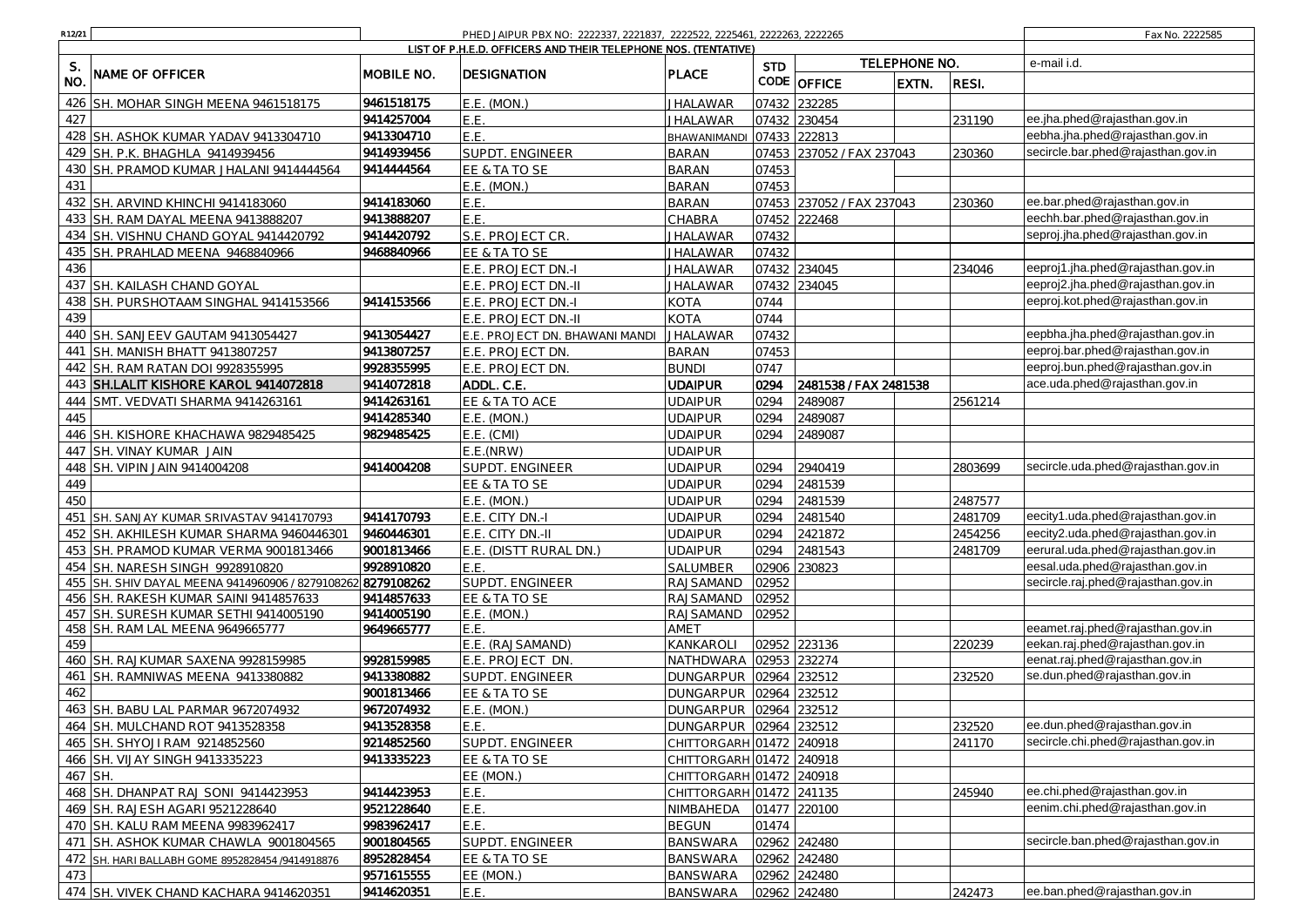| R12/21 |                                             |                          | PHED JAIPUR PBX NO: 2222337, 2221837, 2222522, 2225461, 2222263, 2222265 |                                  |              |                             |               |         | Fax No. 2222585                                                   |
|--------|---------------------------------------------|--------------------------|--------------------------------------------------------------------------|----------------------------------|--------------|-----------------------------|---------------|---------|-------------------------------------------------------------------|
|        |                                             |                          | LIST OF P.H.E.D. OFFICERS AND THEIR TELEPHONE NOS. (TENTATIVE)           |                                  |              |                             |               |         |                                                                   |
| S.     | NAME OF OFFICER                             | MOBILE NO.               | DESIGNATION                                                              | PLACE                            | <b>STD</b>   |                             | TELEPHONE NO. |         | e-mail i.d.                                                       |
| NO.    |                                             |                          |                                                                          |                                  |              | CODE OFFICE                 | EXTN.         | RESI.   |                                                                   |
| 475    | SH. SITA SINGH MEENA 9929286353             | 9929286353               | F.F.                                                                     | <b>BAGIDORA</b>                  |              |                             |               |         | eebag.ban.phed@rajasthan.gov.in                                   |
| 476    | SH. SHAITAN SINGH 9414672860                | 9414672860               | SUPDT. ENGINEER                                                          | PRATAPGARH 01478 222162          |              |                             |               | 223759  | secircle.pra.phed@rajasthan.gov.in                                |
| 477    | SH. SHANTI LAL OSTWAL 9414148791            | 9414148791               | EE & TA TO SE                                                            | PRATAPGARH 01478                 |              | 222162                      |               |         |                                                                   |
| 478    |                                             |                          | E.E. (MON.)                                                              | PRATAPGARH 01478                 |              | 222162                      |               |         |                                                                   |
| 479    | SH. RAMKESH MEENA 9414568461                | 9414568461               | E.E.                                                                     | PRATAPGARH 01478                 |              | 222162                      |               | 223759  | ee.pra.phed@rajasthan.gov.in                                      |
| 480    | SH. NEERAJ MATHUR 9829849933 (Addl.Charge)  | 9829849933               | CHIEF ENGINEER (PROJECT)                                                 | <b>JODHPUR</b>                   | 0291         | 2651700 / FAX 2651734       |               | 2651701 | rj_cejod@nic.in                                                   |
|        | 481 SMT. SHEETAL OJHA 9460532225            | 9460532225               | EE & TA-II                                                               | <b>JODHPUR</b>                   | 0291         | 2651700                     |               |         |                                                                   |
| 482    | SH. SHYAM LAL CHOUDHARY 9414094833          | 9414094833               | EE (LITIGATION CELL)                                                     | <b>JODHPUR</b>                   | 0291         | 2651733                     |               |         |                                                                   |
| 483    | SH. J. P. SHARMA 9929466684                 | 9929466684               | E.E.                                                                     | <b>JODHPUR</b>                   | 0291         | 2651700                     |               |         |                                                                   |
| 484    | SH. SHEKHAR HARSH 9414145443                | 9414145443               | F.F.                                                                     | <b>JODHPUR</b>                   | 0291         | 2651700                     |               |         |                                                                   |
| 485    |                                             |                          | E.E. (CMI)                                                               | <b>JODHPUR</b>                   | 0291         | 2651700                     |               |         |                                                                   |
| 486    | SH. JAGDISH PRASAD SHARMA 9929466684        | 9929466684               | PROJECT CR.<br>S.E.                                                      | PALI                             | 02932        | 252177                      |               |         | seproj.pal.phed@rajasthan.gov.in                                  |
| 487    | SH. GANGA RAM MORYA 9414413155              | 9414413155               | EE & TA TO SE                                                            | PALI                             | 02932        | 252177                      |               |         |                                                                   |
| 488    |                                             |                          | E.E. PROJECT DN                                                          | <b>SUMERPUR</b>                  |              |                             |               |         | eepsum.pal.phed@rajasthan.gov.in                                  |
| 489    | SH. ARUN KUMAR MATHUR 9414174387            | 9414174387               | PROJECT DN.<br>F F.                                                      | <b>JAITARAN</b>                  |              |                             |               |         |                                                                   |
| 490    | SH. MOHD. SALIM KURESHI 9414608004          | 9414608004               | PROJECT DN.-I<br>F.F.                                                    | PALI                             | 02932        |                             |               |         | eeproj1.pal.phed@rajasthan.gov.in                                 |
| 491    | SH. SANJAY KUMAR JAIN 9983202053            | 9983202053               | FF.<br>PROJECT DN.-II                                                    | PALI                             | 02932        |                             |               |         | eeproj2.pal.phed@rajasthan.gov.in                                 |
| 492    |                                             |                          | E.E. JAWAI PALI PROJECT DN.III                                           | PALI                             | 02932        |                             |               |         |                                                                   |
| 493    |                                             |                          | E.E. JAWAI PALI PROJECT DN.IV                                            | PALI                             | 02932        |                             |               |         |                                                                   |
| 494    | SH. VIMAL PRAKASH SISODIYA 9414172767       | 9414172767               | E.E. PROJECT DN.                                                         | <b>SIROHI</b>                    | 02972        |                             |               |         | eeproj.sir.phed@rajasthan.gov.in                                  |
| 495    | SH. K. L. KANT 7357009210                   | 7357009210               | S.E. PROJECT CR.                                                         | SANCHORE                         | 02979        | 222624 / 285463, FAX 285190 |               |         | seproj.jal.phed@rajasthan.gov.in                                  |
| 496    | SH. BANNE SINGH MEENA 9414333883            | 9414333883               | EE & TA TO SE                                                            | SANCHORE                         | 02979        | 222624 / 285463, FAX 285190 |               |         | eeproj1.jal.phed@rajasthan.gov.in                                 |
| 497    | SH. GOVIND NARAYAN MATHUR 9414954045        | 9414954045               | E.E. PROJECT DN.-I                                                       | SANCHORE                         | 02979        | 222624                      |               | 23348   | eeproj2.jal.phed@rajasthan.gov.in                                 |
| 498    | SH. NEMICHAND GEHLOT 9413145233             | 9413145233               | E.E. PROJECT DN.-II                                                      | SANCHORE                         | 02979        |                             |               |         |                                                                   |
| 499    | SH. ASHISH DIWEDI 9414155145                | 9414155145               | E.E. PROJECT DN.                                                         | <b>JALORE</b>                    | 02973        |                             |               |         | eeproj.jal.phed@rajasthan.gov.in                                  |
| 500    |                                             | 9414413155               | E.E. PROJECT DN.                                                         | <b>BHINMAL</b>                   | 02969        |                             |               |         | eepbhi.jal.phed@rajasthan.gov.in                                  |
| 501    | SH. NAKCHATRA SINGH CHARAN 9829581524       | 9829581524               | ADDL. C.E. (RGLC)                                                        | <b>JODHPUR</b>                   | 0291         | 2651755                     |               |         |                                                                   |
| 502    | SMT. LALITA SOLANKI 9460811408              | 9460811408               | EE & TA TO ACE                                                           | <b>JODHPUR</b>                   | 0291         | 2651755                     |               |         |                                                                   |
| 503    | SH. BHANWARA RAM CHOUDHARY 9414564249       | 9414564249               | S.E. (PROJECT CR.)                                                       | <b>JODHPUR</b>                   | 0291         | 2651755                     |               | 2651757 | seproj.jod.phed@rajasthan.gov.in                                  |
| 504    | SH. MAHENDRA CHAUHAN 9413165530             | 9413165530               | EE & TA TO SE                                                            | <b>JODHPUR</b>                   | 0291         | 2651755                     |               |         |                                                                   |
| 505    | SH. HANUMAN RAM CHAUDHARY 941446274         | 9414462744               | E.E. PROJECT DN.-I                                                       | <b>JODHPUR</b>                   | 0291         |                             |               |         | eeproj1.jod.phed@rajasthan.gov.in                                 |
| 506    |                                             | 9413319432               |                                                                          |                                  | 0291         |                             |               |         | eeproj2.jod.phed@rajasthan.gov.in                                 |
| 507    | SH. SHYAM SINGH 9413319432                  |                          | E.E. PROJECT DN.-II<br>E.E. PROJECT DN.-III                              | <b>JODHPUR</b>                   |              |                             |               |         | eeproj3.jod.phed@rajasthan.gov.in                                 |
| 508    | SH. AJAY KISHAN CHANGANI 9828366628         | 9828366628<br>9414222924 |                                                                          | <b>JODHPUR</b>                   | 0291<br>0291 | 2651730                     |               | 2651731 | eeproj4.jod.phed@rajasthan.gov.in                                 |
| 509    | SMT. NEENA AGARWAL 9414222924               | 9414498523               | E.E. PROJECT DN.-IV<br>E.E. PROJECT DN.-V                                | <b>JODHPUR</b><br><b>JODHPUR</b> | 0291         |                             |               |         | eeproj5.jod.phed@rajasthan.gov.in                                 |
| 510    | SH. SHAITAN MAL SUTHAR 9414498523           | 8003299954               |                                                                          |                                  |              |                             |               |         | eepbal.jod.phed@rajasthan.gov.in                                  |
| 511    |                                             |                          | E.E. PROJECT DN.                                                         | <b>BALESAR</b>                   |              |                             |               |         | eeposi.jod.phed@rajasthan.gov.in                                  |
|        | SH. SURENDRA SINGH RATHORE 9414123522       | 9414123522               | E.E. PROJECT DN.                                                         | <b>OSIAN</b>                     |              |                             |               |         | eeppha.jod.phed@rajasthan.gov.in                                  |
|        | 512 SH. RAVINDRA KUMAR CHAUDHARY 9414424680 | 9414424680               | E.E. PROJECT DN.                                                         | PHALODI                          |              | 02925 222304 / 223634       |               | 223634  |                                                                   |
| 513    |                                             |                          | E.E.(RGLC DN.-II)                                                        | <b>JODHPUR</b>                   | 0291         | 2651758                     |               | 2651759 | eerglc.jod.phed@rajasthan.gov.in<br>ace.bmr.phed@rajasthan.gov.in |
|        | 514 SH. JUGAL KISHORE KARWA 9587011311      | 9587011311               | ADDL. C. E. (PROJECT)                                                    | <b>BARMER</b>                    | 02982        |                             |               |         |                                                                   |
|        | 515 SH. SHIVRAM SONI 9414411970             | 9414411970               | EE & TA TO ACE                                                           | <b>BARMER</b>                    | 02982        |                             |               |         |                                                                   |
|        | 516 SH. SURESH CHANDRA JAIN 9414034770      | 9414034770               | SE PROJECT CR.                                                           | <b>BARMER</b>                    | 02982        | 222228                      |               | 222695  | seproj.bmr.phed@rajasthan.gov.in                                  |
| 517    | SH. JOGESHWAR PRASAD CHOUDHARY 9829213626   | 9829213626               | EE & TA TO SE                                                            | <b>BARMER</b>                    | 02982        |                             |               |         |                                                                   |
| 518    | SH. JETHARAM CHOUDHARY 9413731157           | 9413731157               | E.E. PROJECT DN.-I                                                       | <b>BARMER</b>                    | 02982        |                             |               |         | eeproj1.bmr.phed@rajasthan.gov.in                                 |
| 519    |                                             | 7300495125               | E.E. PROJECT DN.-II                                                      | <b>BARMER</b>                    |              |                             |               |         | eeproj2.bmr.phed@rajasthan.gov.in                                 |
| 520    | SH. DHARMENDRA SINGH PARIHAR 9983315664     | 9983315664               | E.E. PROJECT DN.                                                         | SHRIMOHANGARH                    |              |                             |               |         | eepsri.jsl.phed@rajasthan.gov.in                                  |
| 521    |                                             |                          | E.E. PROJECT DN.-I                                                       | <b>JAISALMER</b>                 | 02992        |                             |               |         | eeproj1.jsl.phed@rajasthan.gov.in                                 |
|        | 522 SH. OMPRAKASH VERMA 9783802676          | 9783802676               | E.E. PROJECT DN.-II                                                      | <b>JAISALMER</b>                 | 02992        |                             |               |         | eeproj2.jsl.phed@rajasthan.gov.in                                 |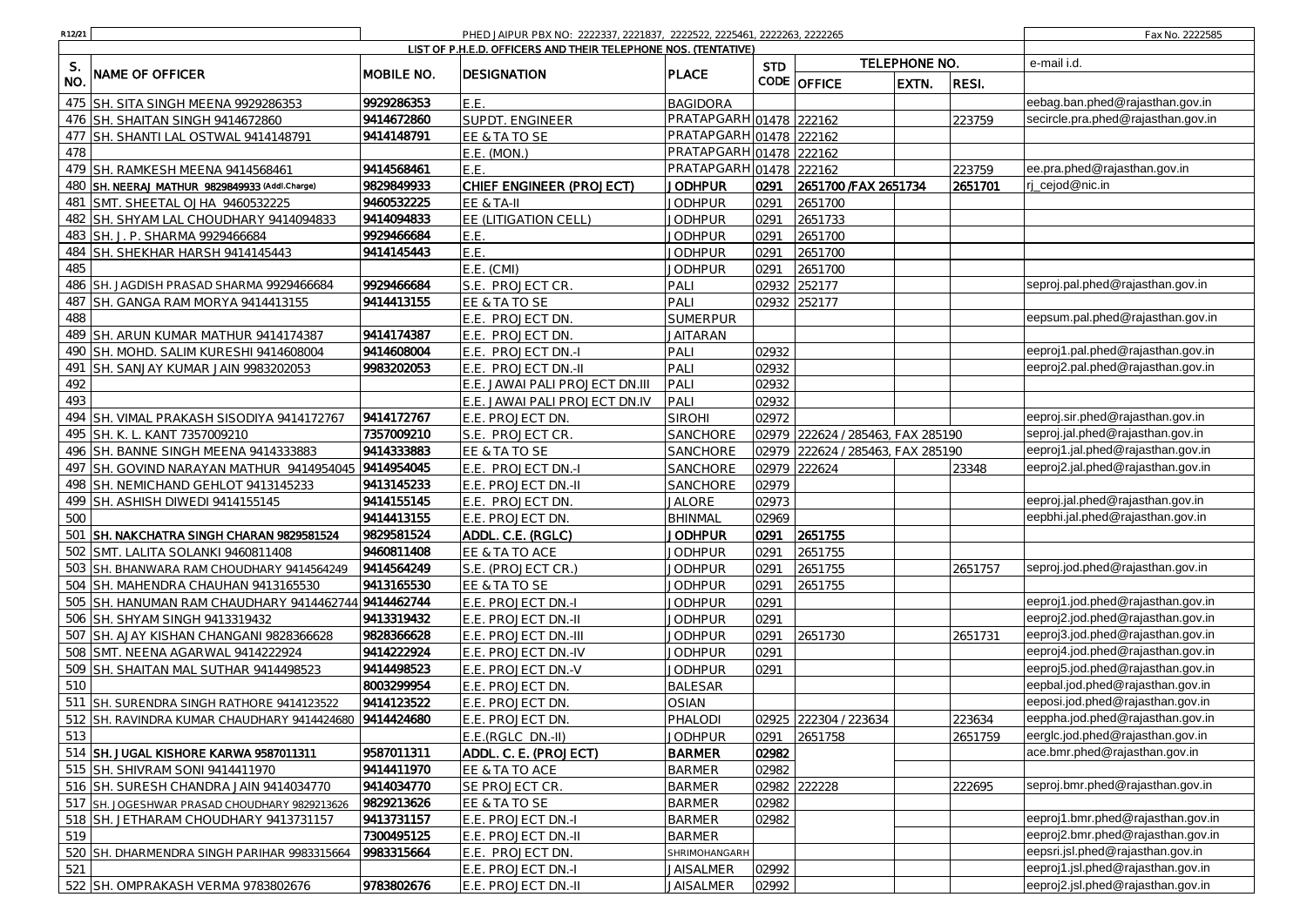| R12/21          |                                                                                   |                          | PHED JAIPUR PBX NO: 2222337, 2221837, 2222522, 2225461, 2222263, 2222265 |                                  |              |                           |               |         | Fax No. 2222585                     |
|-----------------|-----------------------------------------------------------------------------------|--------------------------|--------------------------------------------------------------------------|----------------------------------|--------------|---------------------------|---------------|---------|-------------------------------------|
|                 |                                                                                   |                          | LIST OF P.H.E.D. OFFICERS AND THEIR TELEPHONE NOS. (TENTATIVE)           |                                  |              |                           |               |         |                                     |
| S.<br><b>NO</b> | NAME OF OFFICER                                                                   | MOBILE NO.               | <b>DESIGNATION</b>                                                       | PLACE                            | <b>STD</b>   | CODE OFFICE               | TELEPHONE NO. |         | e-mail i.d.                         |
|                 |                                                                                   |                          |                                                                          |                                  |              |                           | EXTN.         | RESI.   |                                     |
| 523             | SH. ROSHAN LAL MATHUR 9460053706                                                  | 9460053706               | E.E. PROJECT DN                                                          | <b>FATEHGARH</b>                 |              |                           |               |         | eepfat.jsl.phed@rajasthan.gov.in    |
| 524             |                                                                                   | 9414476546               | E.E. PROJECT DN                                                          | <b>SAMDARI</b>                   |              |                           |               |         | eesam.bmr.phed@rajasthan.gov.in     |
| 525             |                                                                                   |                          | S.E. PROJECT CR.                                                         | <b>POKRAN</b>                    | 02994        |                           |               |         | seppok.jsl.phed@rajasthan.gov.in    |
| 526             |                                                                                   | 9414462744               | EE & TA TO SE                                                            | POKARAN                          | 02994        |                           |               |         | eeppok.jsl.phed@rajasthan.gov.in    |
| 527             | SH. MAHESH KUMAR SHARMA 9413992066                                                | 9413992066               | E.E. PROJECT DN                                                          | <b>NACHNA</b>                    |              |                           |               |         | eepnac.jsl.phed@rajasthan.gov.in    |
| 528             | JAIDEV SHARAN 7300495125                                                          | 7300495125               | E.E. PROJECT DN                                                          | <b>POKRAN</b>                    | 02994        |                           |               |         |                                     |
| 529             | SH. RAJENDRA MEHTA 9413374074                                                     | 9413374074               | E.E. PROJECT DN                                                          | <b>BALOTRA</b>                   | 02988        |                           |               |         | eeprojbal.bmr.phed@rajasthan.gov.in |
| 530             | SH. LICHURAM CHOUDHARY 9414285509                                                 | 9414285509               | S.E. (PROJECT CR.)                                                       | CHAUHTAN                         |              |                           |               |         | seprojc.bmr.phed@rajasthan.gov.in   |
|                 | 531 SH. RAM PRAKASH MEENA 7891986408                                              | 7891986408               | EE & TA TO SE                                                            | CHAUHTAN                         |              |                           |               |         | eeprojcho.bmr.phed@rajasthan.gov.in |
| 532             | SH. PAWAN PARIHAR 9413183203                                                      | 9413183203               | E.E. PROJECT DN                                                          | CHAUHTAN                         |              |                           |               |         |                                     |
| 533             |                                                                                   |                          | E.E. PROJECT DN.                                                         | <b>GUDAMALANI</b>                |              |                           |               |         | eeprojgud.bmr.phed@rajasthan.gov.in |
|                 | 534 SH. HUKMARAM PRAJAPAT 9667772421                                              | 9667772421               | E.E. PROJECT DN                                                          | DHORIMANNA                       |              |                           |               |         | eeprojdho.bmr.phed@rajasthan.gov.in |
| 536             | 535 SH. VINOD BHARTI 9829021444                                                   | 9829021444<br>8619443841 | ADDL. C.E.REGION-I                                                       | <b>JODHPUR</b>                   | 0291         | 2651750/ FAX 2720955      |               | 2651751 | ace1.jod.phed@rajasthan.gov.in      |
| 537             | SH. SARANGPANI AWASTHI 8619443841                                                 | 9414615217               | EE & TA TO ACE<br>E.E. (CMI)                                             | <b>JODHPUR</b>                   | 0291         | 2651752                   |               |         |                                     |
|                 | SH. RAM RATAN SUTHAR 9414615217                                                   |                          |                                                                          | <b>JODHPUR</b>                   | 0291         | 2651752                   |               |         |                                     |
| 538<br>539      | SH. DHIRENDRA RAJPUROHIT 9672991610                                               | 9672991610<br>9414582485 | EE (NRW CELL)<br>SUPDT, ENGINEER (DISTT.                                 | <b>JODHPUR</b>                   | 0291         | 2651752                   |               |         | sedist.jod.phed@rajasthan.gov.in    |
|                 | SH. SHARAD KUMAR MATHUR 9414582485<br>540 SH. JAGDISH SINGH RAJPUROHIT 9414476546 | 9414476546               | EE & TA TO SE                                                            | <b>JODHPUR</b><br><b>JODHPUR</b> | 0291<br>0291 | 2651740<br>2651740        |               |         |                                     |
| 541             |                                                                                   |                          | E.E. (MON.)                                                              | <b>JODHPUR</b>                   | 0291         | 2651740                   |               |         | eerural1.jod.phed@rajasthan.gov.in  |
| 542             | SH. SANJAY SHARMA 9468855060                                                      | 9468855060               | E.E. DISTT. DN.-I                                                        | <b>JODHPUR</b>                   | 0291         | 2651742                   |               | 2651743 | eerural2.jod.phed@rajasthan.gov.in  |
| 543             | SH. PRAKASH CHAND BAFNA 9414151270                                                | 9414151270               | E.E. DISTT. DN.-II                                                       | <b>JODHPUR</b>                   | 0291         | 2651745                   |               | 2651744 | eerural3.jod.phed@rajasthan.gov.in  |
| 544             | SH. RAJESH KUMAR AGARWAL9414681070                                                | 9414681070               | E.E. DISTT. DN.-III                                                      | <b>JODHPUR</b>                   | 0291         | 2651746                   |               | 2651747 |                                     |
|                 | 545 SH. JAITSINGH RAJPUT 8003299954                                               | 8003299954               | E.E.                                                                     | <b>BALESAR</b>                   | 291          |                           |               |         |                                     |
|                 | 546 SH. SANJAY MATHUR 9414128272                                                  | 9414128272               | F.F                                                                      | PHALODI                          | 02925        | 223448                    |               | 223783  | eepha.jod.phed@rajasthan.gov.in     |
| 547             | SH. J. C. VYAS 9414417716/ 9549891601                                             | 9414417716               | SUPDT. ENGINEER (CITY)                                                   | <b>JODHPUR</b>                   | 0291         | 2651720                   |               | 2651721 | secircle.jod.phed@rajasthan.gov.in  |
| 548             |                                                                                   |                          | EE & TA TO SE (CITY)                                                     | <b>JODHPUR</b>                   | 0291         | 2651720                   |               |         |                                     |
| 549             | SH. ANIL KUMAR PUROHIT 9414285344                                                 | 9414285344               | E.E. (MON.)                                                              | <b>JODHPUR</b>                   | 0291         | 2651720                   |               |         |                                     |
| 550             | SH. DHARAM CHAND SONI 9116094495                                                  | 9116094495               | E.E. CITY DN.-I                                                          | <b>JODHPUR</b>                   | 0291         | 2651710                   |               | 2651712 | eepdr1.jod.phed@rajasthan.gov.in    |
| 551             | SH. SANDEEP KACCHAWAHA 9829074352                                                 | 9829074352               | E.E. CITY DN-II                                                          | <b>JODHPUR</b>                   | 0291         | 2651711                   |               | 2651722 | eepdr2.jod.phed@rajasthan.gov.in    |
| 552             | SH. RAJESH KUMAR AGARWAL 9460432171                                               | 9460432171               | E.E. CITY DN.-III                                                        | <b>JODHPUR</b>                   | 0291         | 2651705                   |               | 2651704 | eepdr3.jod.phed@rajasthan.gov.in    |
| 553             | SH. MANOJ BHUWAN 9460026360                                                       | 9460026360               | E.E. CITY DN.-IV                                                         | <b>JODHPUR</b>                   | 0291         |                           |               |         |                                     |
|                 | 554 SH. MANISH MATHUR 9414025929                                                  | 9414025929               | SUPDT. ENGINEER                                                          | PALI                             | 02932        | 222678 / FAX 222258       |               | 222705  | secircle.pal.phed@rajasthan.gov.in  |
| 555             | SH. MAHENDRA KUMAR PUROHIT 94606625                                               | 9460662500               | EE & TA TO SE                                                            | PALI                             | 02932        | 222678                    |               |         |                                     |
| 556             | SH. RAM LAL BAIRWA 9414987396                                                     | 9414987396               | E.E. (MON.)                                                              | PALI                             | 02932        | 222678                    |               |         |                                     |
| 557             | SH. KANSINGH RANAWAT 9460443176                                                   | 9460443176               | E.E.                                                                     | PALI                             | 02932        | 221196                    |               | 220495  | ee.pal.phed@rajasthan.gov.in        |
| 558             | SH. MAHENDRA SINGH RATHORE 9782738858/7976955994                                  | 9782738858               | E.E.                                                                     | SOJATCITY                        | 02960        | 222148                    |               | 222149  | eesc.pal.phed@rajasthan.gov.in      |
| 559             | SH. KHEM CHAND SINGARIA 9414614575                                                | 9414614575               | E.E.<br>(CITY)                                                           | FALNA                            | 02938        | 233684                    |               | 233685  | eefalna.pal.phed@rajasthan.gov.in   |
| 560             | SH. VIJENDRA SINGH RATHORE 9413389107                                             | 9413389107               | ADDL. C.E.REGION-II                                                      | <b>JODHPUR</b>                   | 0291         | 2651730                   |               |         | ace2.jod.phed@rajasthan.gov.in      |
|                 | 561   SH. RAJENDRA PUROHIT 9460019462                                             | 9460019462               | EE & TA TO ACE                                                           | <b>JODHPUR</b>                   | 0291         | 2651730                   |               |         |                                     |
|                 | 562 SH. DEVENDRA KUMAR 9649401185                                                 | 9649401185               | E.E. (CMI)                                                               | <b>JODHPUR</b>                   | 0291         | 2651730                   |               |         |                                     |
|                 | 563 SH. MANOJ PRAKASH MATHUR 9414110335                                           | 9414110335               | EE (NRW CELL)                                                            | <b>JODHPUR</b>                   | 0291         | 2651730                   |               |         |                                     |
|                 | 564 SH. DINESH KUMAR NAGORI . 9414320019                                          | 9414320019               | SUPDT. ENGINEER                                                          | <b>JAISALMER</b>                 | 02992        | 251808                    |               | 251862  | secircle.jsl.phed@rajasthan.gov.in  |
|                 | 565 SH. JAGDISH PRASAD SAMARIYA 9414421444                                        | 9414421444               | EE & TA TO SE                                                            | <b>JAISALMER</b>                 |              | 02992 251808              |               |         |                                     |
|                 | 566 SH. PRAHALAD SINGH 9414333998                                                 | 9414333998               | E.E. (MON.)                                                              | <b>JAISALMER</b>                 |              | 02992 251808              |               |         |                                     |
|                 | 567 SH. JAIRA RAM 9414164134                                                      | 9414164134               | E.E. CITY                                                                | <b>JAISALMER</b>                 |              | 02992 252321              |               | 252371  | eecity.jsl.phed@rajasthan.gov.in    |
|                 | 568 SH. CHATRA RAM 9413458045                                                     | 9413458045               | E.E. DISTT. DN                                                           | <b>JAISALMER</b>                 |              | 02992 254264              |               | 251809  | eedist.jsl.phed@rajasthan.gov.in    |
|                 | 569 SH. PARAG SWAMI 9829837973                                                    | 9829837973               | E.E.                                                                     | <b>POKRAN</b>                    |              | 02994 222243              |               | 222210  | eepok.jsl.phed@rajasthan.gov.in     |
|                 | 570 SH. T.C. KULDEEP 9414121963                                                   | 9414121963               | SUPDT. ENGINEER                                                          | <b>JALORE</b>                    |              | 02973 223548 / FAX 221096 |               | 222508  | secircle.jal.phed@rajasthan.gov.in  |